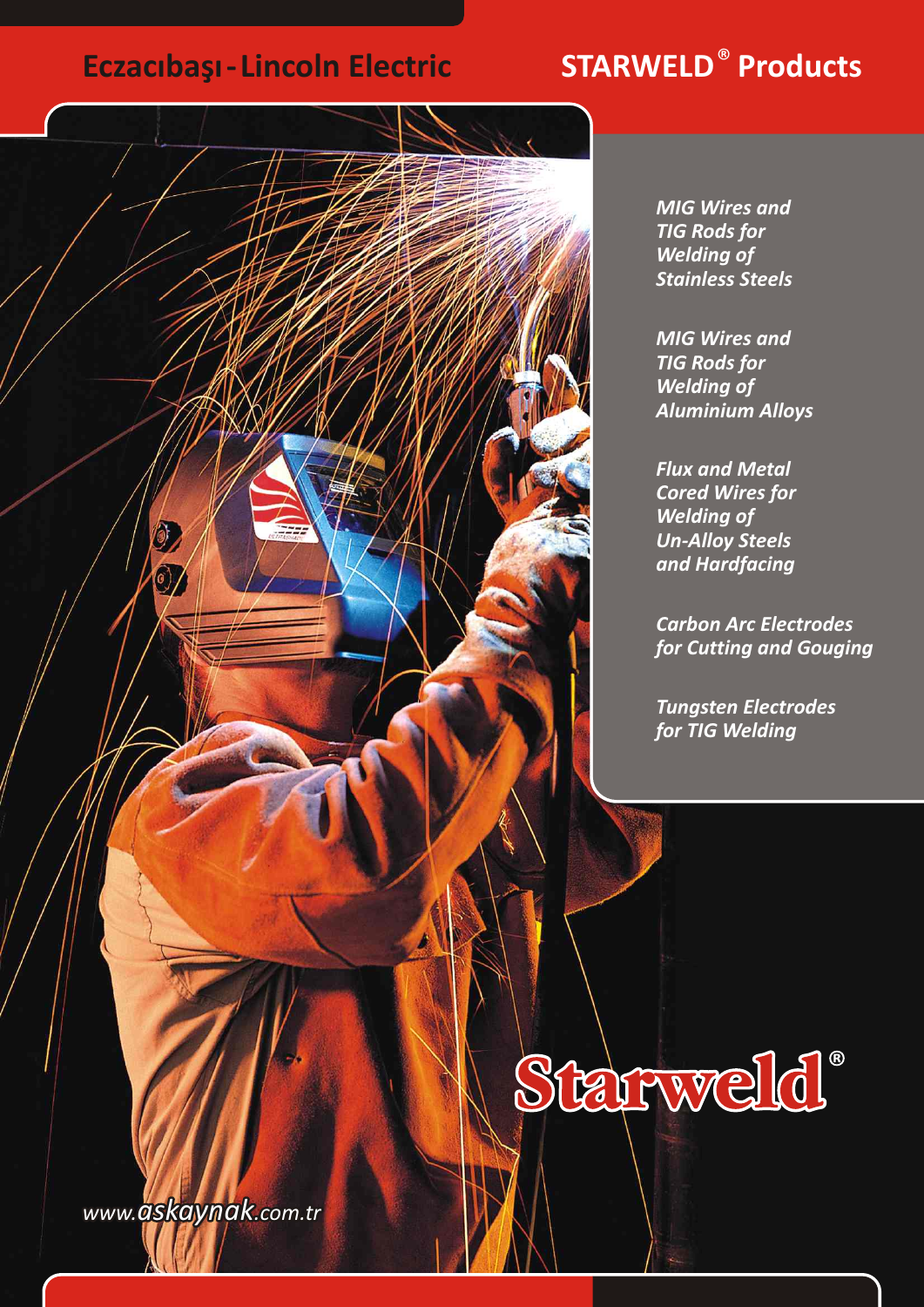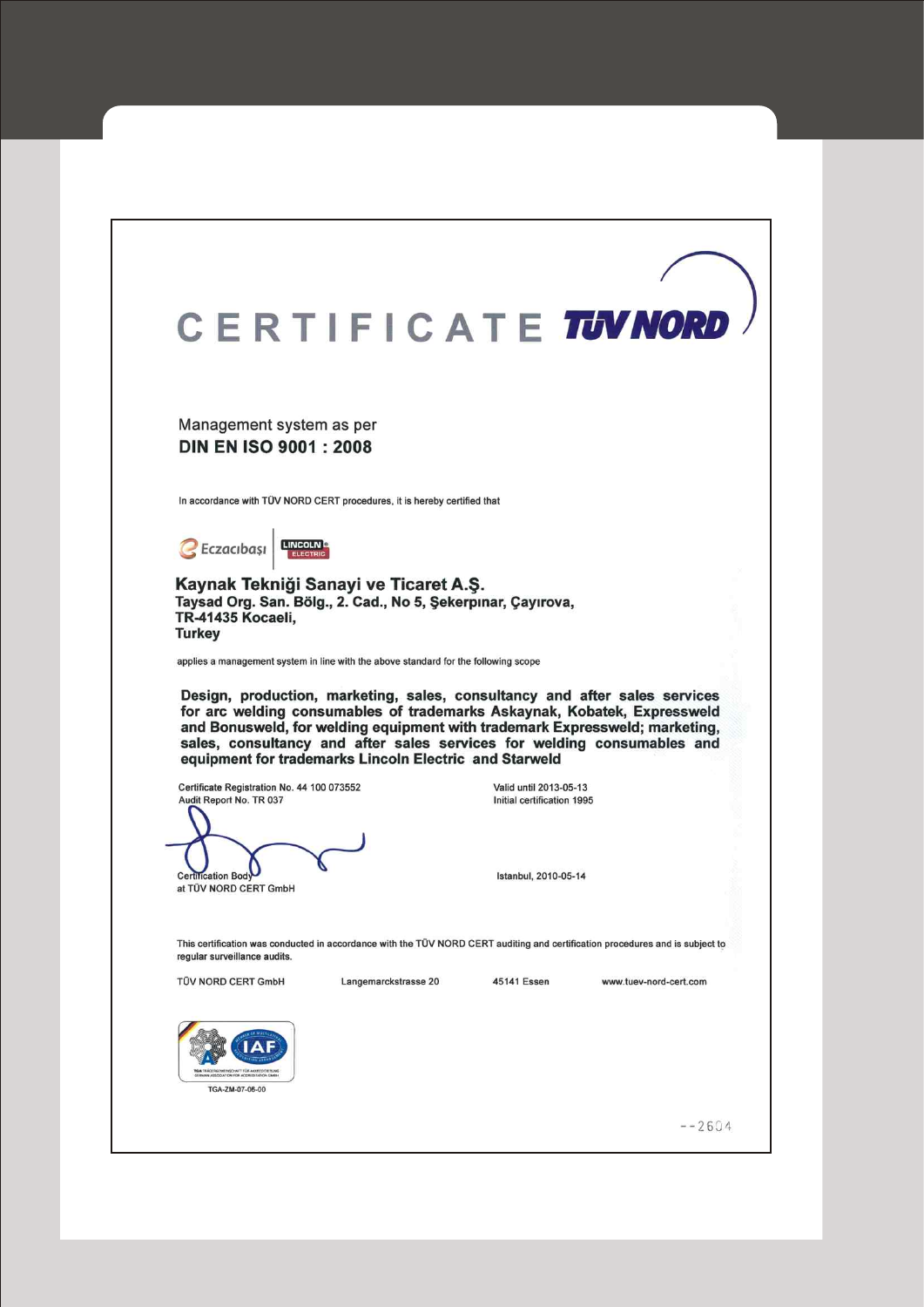# Company Profile



Specializing in the manufacturing of covered electrodes, Kaynak Tekniği Sanayi ve Ticaret A.Ş. was founded on March 1, 1974. With the onset of the 1980s, the company started manufacturing MIG/MAG welding wires. In 1982, Kaynak Tekniði became the Turkish distributor of the USA based "The Lincoln Electric Company", headquartered in Cleveland, Ohio, and a leader in the manufacturing of welding equipment. On May 5, 1998 a fifty-fifty partnership was established with The Lincoln Electric Company. As a result of this joint venture, an important step to expand the company's market share and exports to Europe, Russia, Africa and The Middle East was established.

The Lincoln Electric Co., the foreign partner of the joint venture, is one of the leading company worldwide specializing in the manufacturing of welding consumable products, welding equipment, welding generators, robotic automation and plasma cutting equipment. The company has joint ventures in 18 countries and a worldwide network of distributors and sales offices in approximately 160 countries. Under the brand "Askaynak", Kaynak Tekniði manufactures welding electrodes and welding wires primarily used by the welding manufacturing industry, while the "Kobatek" brand of products were developed to be primarily utilized during welding repair and maintenance processes. Additionally, Kaynak Tekniði distributes the "Lincoln Electric" brand of welding electrodes, welding wires, welding equipment, etc. of its partner The Lincoln Electric Company throughout Turkey. In the 2000s, Kaynak Tekniði registered its brand "Starweld" which includes stainless steel and aluminum MIG and TIG welding wires and flux-cored welding wires. The "Expressweld" brand of welding equipment is another significant product line sold under the Kaynak Tekniði umbrella. Besides the welding equipment and consumable products available within the "Askaynak" brand abrasives and "Harris" gas equipments are also offered.

As a result of the rising market conditions and rapid growth in sales, Kaynak Tekniði moved from its plant located in the district of Kartal in Istanbul since 1974 to its new and modern manufacturing facility in Kocaeli in 2007. Located in the district of Çayırova, within the borders of the Municipality of Sekerpinar, the manufacturing facility and headquarters is located on 40,000 square meters of land with an indoor area of 22,000 square meters. In operation since 1974, Kaynak Tekniði has a capacity to produce 36,000 tons of covered electrodes, 24,000 tons of flux-cored welding wires, 5,000 tons of submerged arc welding wires and 1,500 tons of TIG welding wires on an annual basis. The company has a total of 4 sales offices in Istanbul, Ankara, Izmir and Adana, employs approximately 300 people and has about 800 authorized dealers throughout Turkey.

Kaynak Tekniði maintains a strong presence in the Turkish market and all products manufactured and introduced to its targeted audience are recognized for their superior quality. Additionally, the company continues to increase its export capacity each year: in 2010, sales were realized in over 40 countries worldwide. The major fundamental principle at Kaynak Tekniði is to attain a high level of customer satisfaction. As a result, the company strives to ensure that the demands of the market are met and is committed to offering top quality products and services to all customers. In 1995, Kaynak Tekniği was the first welding company to receive the "ISO 9001 Quality Management System" Certificate in Turkey. Further, Kaynak Tekniði has received Lloyd certification from American Bureau of Shipping (ABS), Bureau Veritas (BV), Lloyd Register of Shipping (LRS), Germanischer Lloyd (GL), Det Norske Veritas (DNV), Türk Loydu (TL), Russian Maritime Register of Shipping (RMRS) and Registro Italiano Navale (RINA). Additionally, the company's products have been approved by leading certification organizations to include TSE, TÜV, DB, GOST, NAKS, and SEPRO. Finally, Kaynak Tekniği Sanayi ve Ticaret A.S. is the first welding company to receive the "CE" certificate in Turkey.

In 1999, Kaynak Tekniði received the "Top Quality Award" in the category of small and mid-sized companies awarded in partnership with TÜSIAD (Turkish Industrialists and Businessmen's Association) and KalDer (Turkish Society for Quality) once again confirming the company's commitment for providing superior quality products and services.

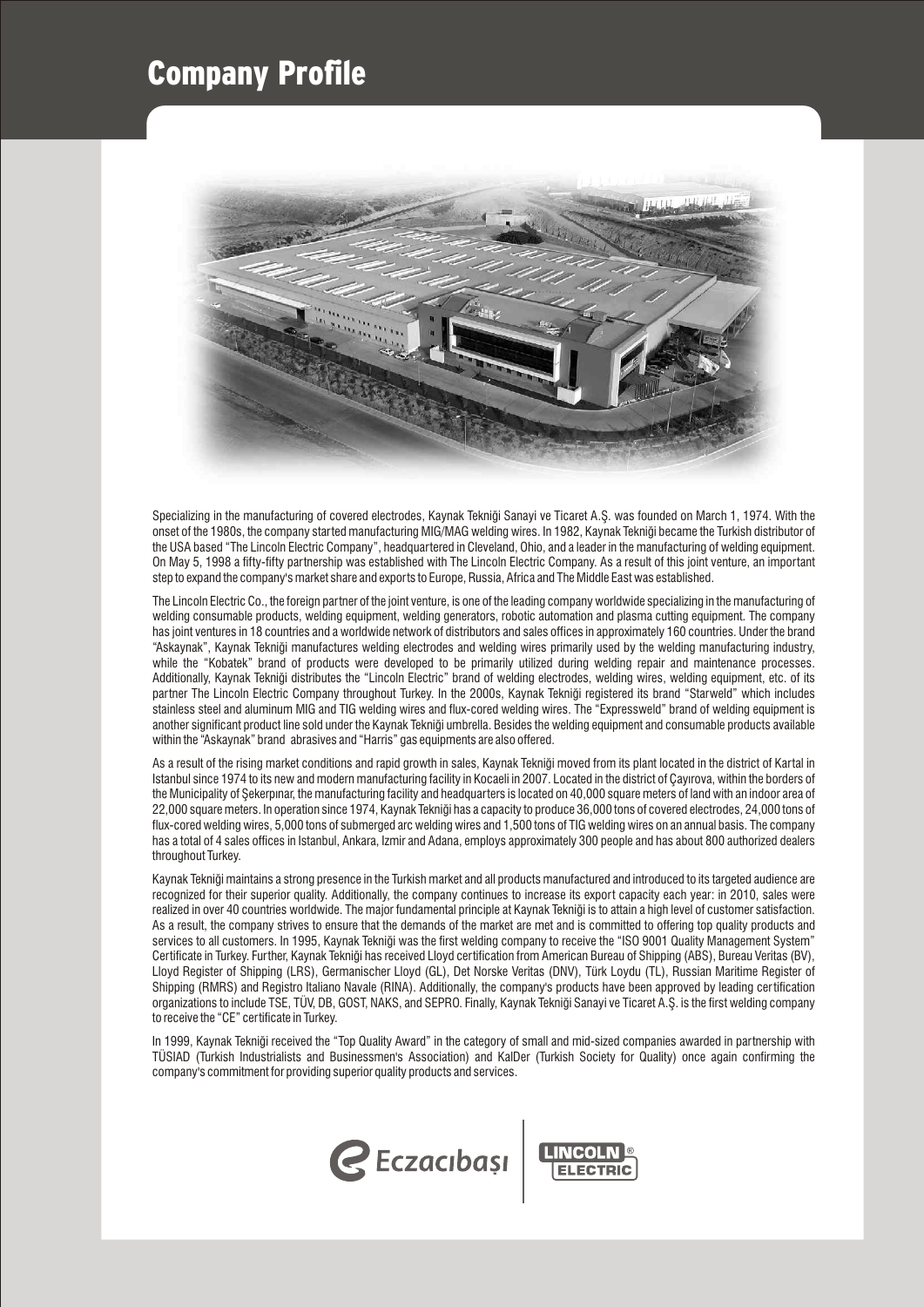# index

**MIG Wires and TIG Rods - Flux and Metal Cored Wires Carbon Arc Electrodes - Tungsten Electrodes for TIG Welding**

| <b>MIG Wires for Welding of Stainless Steels</b>                                                                                | <b>AWS</b>                                                                             | Page                 |
|---------------------------------------------------------------------------------------------------------------------------------|----------------------------------------------------------------------------------------|----------------------|
| Starweld MIG MW-307Si<br>Starweld MIG MW-308LSi<br>Starweld MIG MW-309LSi<br>Starweld MIG MW-316LSi                             | AWS A5.9: ER307Si<br>AWS A5.9 : ER308LSi<br>AWS A5.9 : ER309LSi<br>AWS A5.9 : ER316LSi | 3<br>4<br>5<br>6     |
| <b>TIG Rods for Welding of Stainless Steels</b>                                                                                 | <b>AWS</b>                                                                             | Page                 |
| Starweld TIG TW-308L<br>Starweld TIG TW-309L<br>Starweld TIG TW-316L                                                            | AWS A5.9 : ER308L<br>AWS A5.9: ER309L<br>AWS A5.9: ER316L                              | 7<br>8<br>9          |
| MIG Wires and TIG Rods for Welding of Aluminium Alloys                                                                          | <b>AWS</b>                                                                             | Page                 |
| Starweld MIG AISi5 / Starweld TIG AISi5<br>Starweld MIG AISi12 / Starweld TIG AISi12<br>Starweld MIG AIMg5 / Starweld TIG AIMg5 | AWS A5.10: ER4043<br>AWS A5.10 : ER4047<br>AWS A5.10: ER5356                           | 10<br>11<br>12       |
| <b>Flux-Cored Wires for Hardfacing Applications</b>                                                                             |                                                                                        | Page                 |
| Starweld SW T-365<br>Starweld SW T-570<br>Starweld SW T-580                                                                     | $\overline{\phantom{0}}$                                                               | 13<br>14<br>15       |
| Flux and Metal Cored Wires for Welding of Un-Alloy Steels                                                                       | <b>AWS</b>                                                                             | Page                 |
| Starweld SW FC-71<br>Starweld MCW-7100                                                                                          | AWS A5.20: E71T-1H8<br>AWS A5.18: E70C-6 H8                                            | $16 - 17$<br>18 - 19 |
| <b>Carbon Arc Electrodes for Cutting and Gouging</b>                                                                            | <b>AWS</b>                                                                             | Page                 |
| <b>Starweld KARBON</b>                                                                                                          |                                                                                        | 20                   |
| <b>Tungsten Electrodes for TIG Welding</b>                                                                                      | <b>AWS</b>                                                                             | Page                 |
| Pure Tungsten TIG Electrodes (GREEN)<br>2% Thoriated Tungsten TIG Electrodes (RED)                                              | AWS A5.12: EWP<br>AWS A5.12 : EWTh-2                                                   | 21<br>21             |

# Starweld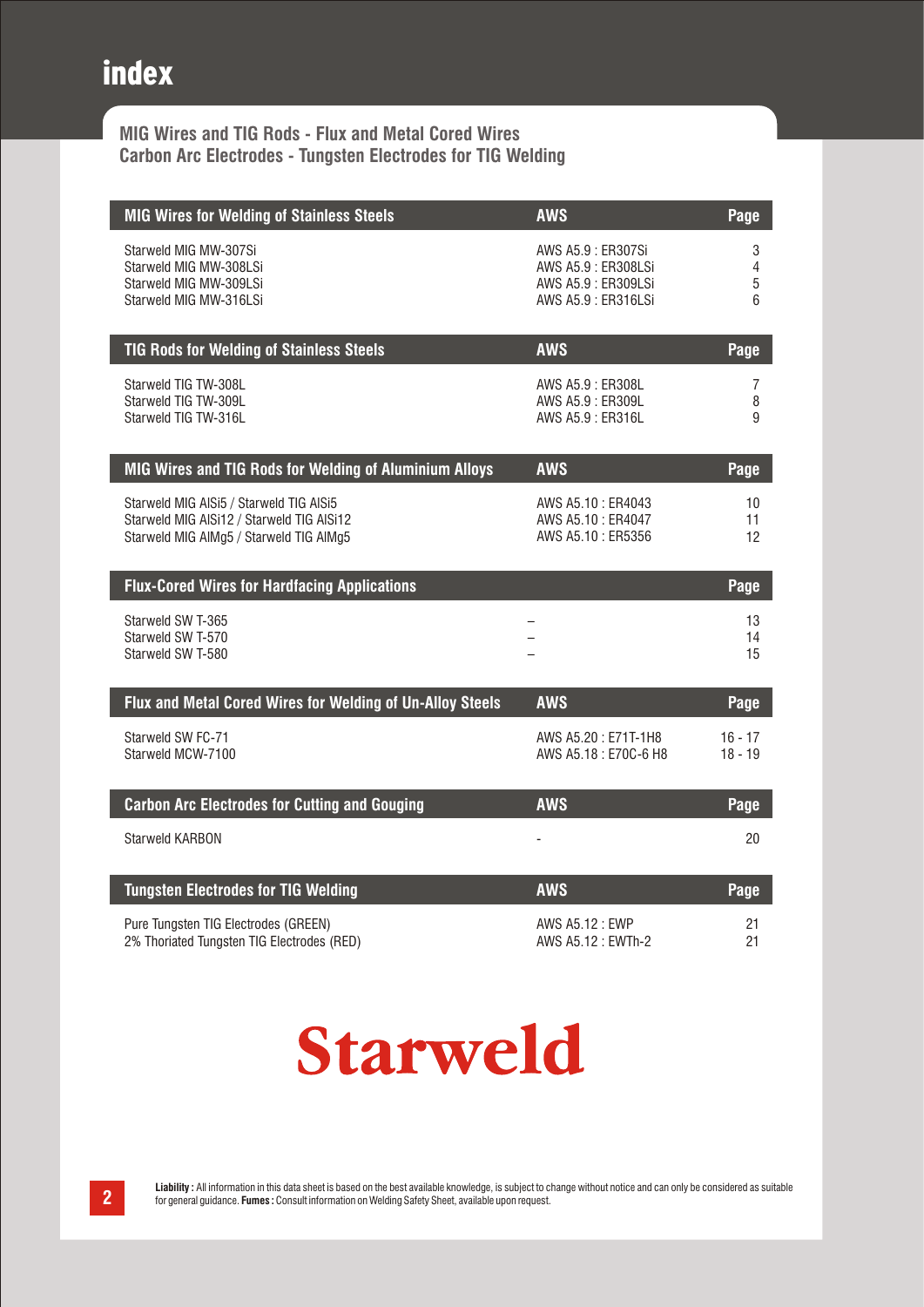# Starweld MIG MW-307Si

**MIG Wire for Welding of Austenitic Stainless Steels**

# **Classification**

AWS  $A5.9$  :  $\sim$  ER307 ISO 14343-A : ~ G 18 8 Mn

#### **General Description**

Solid wire with 7% Mn for welding steels with difficult weldability such as armour plates and austenitic high Mn-steels. Ofen used as a buffer layer in hardfacing applications.

|      | <b>Chemical Composition (w%), Typical, Wire</b> |    |     |    |         |  |  |  |  |  |  |  |
|------|-------------------------------------------------|----|-----|----|---------|--|--|--|--|--|--|--|
| C.   | Si                                              | Mn | Cr. | Ni | $P + S$ |  |  |  |  |  |  |  |
| 0.08 | 0.80                                            |    | 19  | q  | < 0.035 |  |  |  |  |  |  |  |

**Mechanical Properties, Typical, All Weld Metal**

Yield Strength Tensile Strength : 620 N/mm<sup>2</sup> Elongation (L=5d) : 40 %<br>Impact ISO-V : 80 J :  $80 \text{ J } (+20^{\circ} \text{C})$ : 420 N/mm²

### **Shielding Gases (acc. ISO 14175 and EN 439)**

MIG : M13 - Ar + %0-5  $0$ ,  $M12 - Ar + %0-3 CO,$ 

### **Materials to be Welded**

Various steel grades such as; armour plates, hardenable steels including steels difficult to weld, non-magnetic steels, work hardening austenitic manganese steels and dissimilar joints (CMn-steels to stainless steels).

|          | <b>Packaging and Available Sizes</b> |        |     |                          |                          |        |                          |              |  |  |  |  |  |
|----------|--------------------------------------|--------|-----|--------------------------|--------------------------|--------|--------------------------|--------------|--|--|--|--|--|
| Diameter | 0.8                                  | 1.0    | 1.2 | 1.6                      | 2.0                      | 24     | 32                       | Spool Weight |  |  |  |  |  |
| MIG Wire | $\sim$                               | $\sim$ |     | $\overline{\phantom{a}}$ | <b>Contract Contract</b> | $\sim$ | $\overline{\phantom{0}}$ | 12.5 kg      |  |  |  |  |  |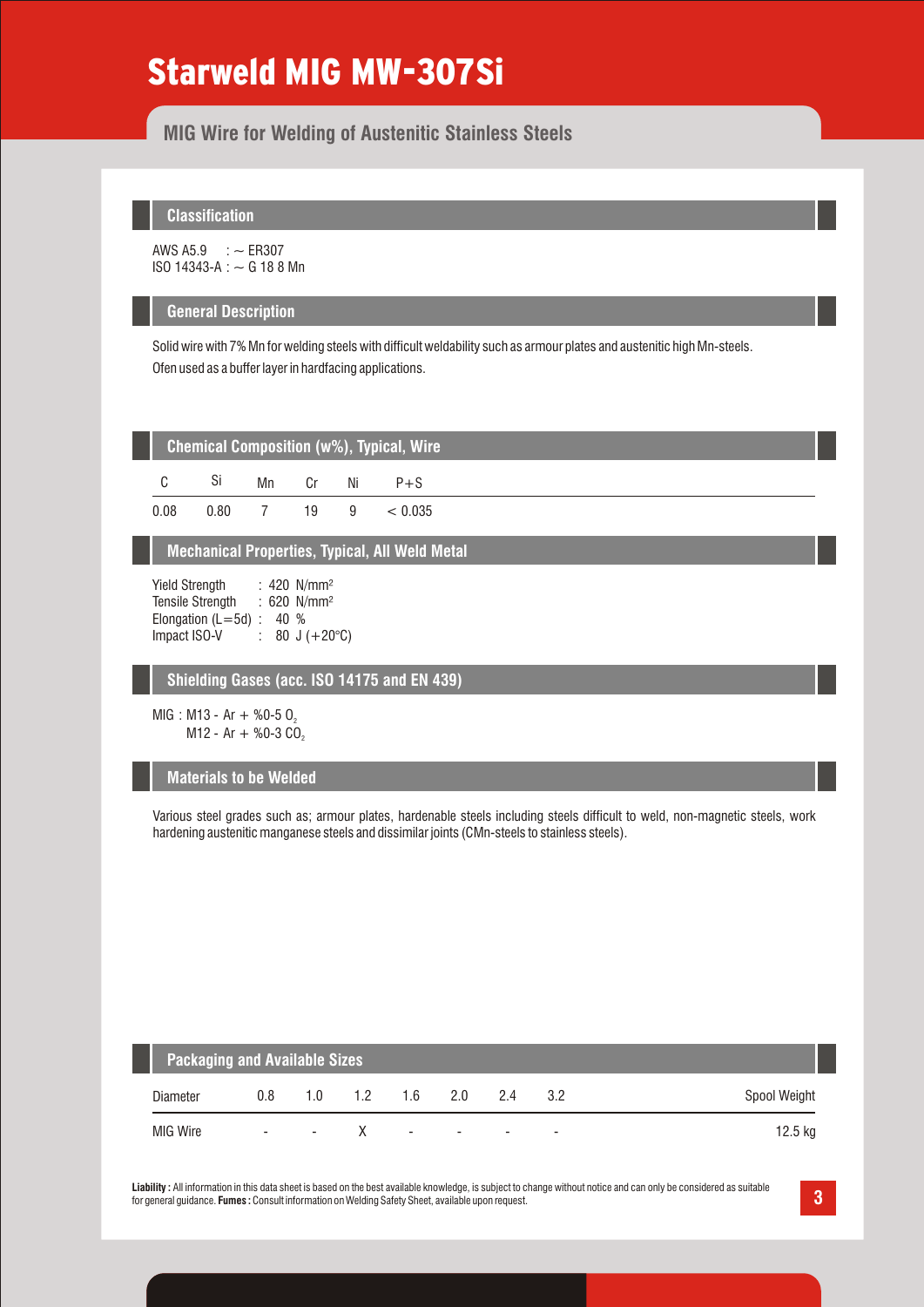# Starweld MIG MW-308LSi

**MIG Wire for Welding of Austenitic Stainless Steels**

# **Classification**

AWS A5.9 : ER308LSi ISO 14343-A : G 19 9 LSi

### **General Description**

Solid wire with extra low carbon for welding austenitic CrNi-steels. With increased silicon for improved wettability.

| <b>Chemical Composition (w%), Typical, Wire</b>                           |                       |                                                                        |    |    |                |         |  |             |  |  |  |  |  |
|---------------------------------------------------------------------------|-----------------------|------------------------------------------------------------------------|----|----|----------------|---------|--|-------------|--|--|--|--|--|
| C                                                                         | Si                    | Mn                                                                     | Cr | Ni | Mo             | $P + S$ |  |             |  |  |  |  |  |
| < 0.03                                                                    | 0.85                  | 1.70                                                                   | 20 | 10 | 0.15           | < 0.035 |  |             |  |  |  |  |  |
| <b>Mechanical Properties, Typical, All Weld Metal</b><br><b>Approvals</b> |                       |                                                                        |    |    |                |         |  |             |  |  |  |  |  |
| Yield Strength                                                            |                       | $: 390$ N/mm <sup>2</sup>                                              |    |    | ABS (ER308LSi) |         |  |             |  |  |  |  |  |
| <b>Tensile Strength</b><br>Impact ISO-V                                   | Elongation $(L=5d)$ : | $\therefore$ 590 N/mm <sup>2</sup><br>40 %<br>: 120 J $(+20^{\circ}C)$ |    |    |                |         |  | GOST, SEPRO |  |  |  |  |  |

# **Shielding Gases (acc. ISO 14175 and EN 439)**

MIG : M13 - Ar + %0-5  $0$ ,  $M12 - Ar + %0-3 CO<sub>2</sub>$ 

# **Materials to be Welded**

|                                        | EN 10088-1/-2                      | <b>EN 10213-4</b> | Mat. Nr.                   |
|----------------------------------------|------------------------------------|-------------------|----------------------------|
| <b>Extra Low Carbon</b><br>(C < 80.03) | X2 CrNi 19 11<br>X2 CrNiN 18 10    |                   | 1.4306<br>1.4311           |
| <b>Medium Carbon</b><br>(C > %0.03)    | X4 CrNi 18 10                      | G-X5 CrNi 19 10   | 1.4301<br>1.4308           |
| <b>Ti/Nb Stabilized</b>                | X6 CrNiTi 18 10<br>X6 CrNiNb 18 10 | G-X5 CrNiNb 19 10 | 1.4541<br>1.4550<br>1.4552 |

| <b>Packaging and Available Sizes</b> |     |     |                  |        |                          |                          |                          |              |  |  |  |  |
|--------------------------------------|-----|-----|------------------|--------|--------------------------|--------------------------|--------------------------|--------------|--|--|--|--|
| Diameter                             | 0.8 | 1 N | 1.2 <sup>1</sup> | 1.6    | 2.0                      | 24                       | 3.2                      | Spool Weight |  |  |  |  |
| MIG Wire                             | X.  |     | X X              | $\sim$ | $\overline{\phantom{a}}$ | $\overline{\phantom{0}}$ | $\overline{\phantom{a}}$ | 12.5 kg      |  |  |  |  |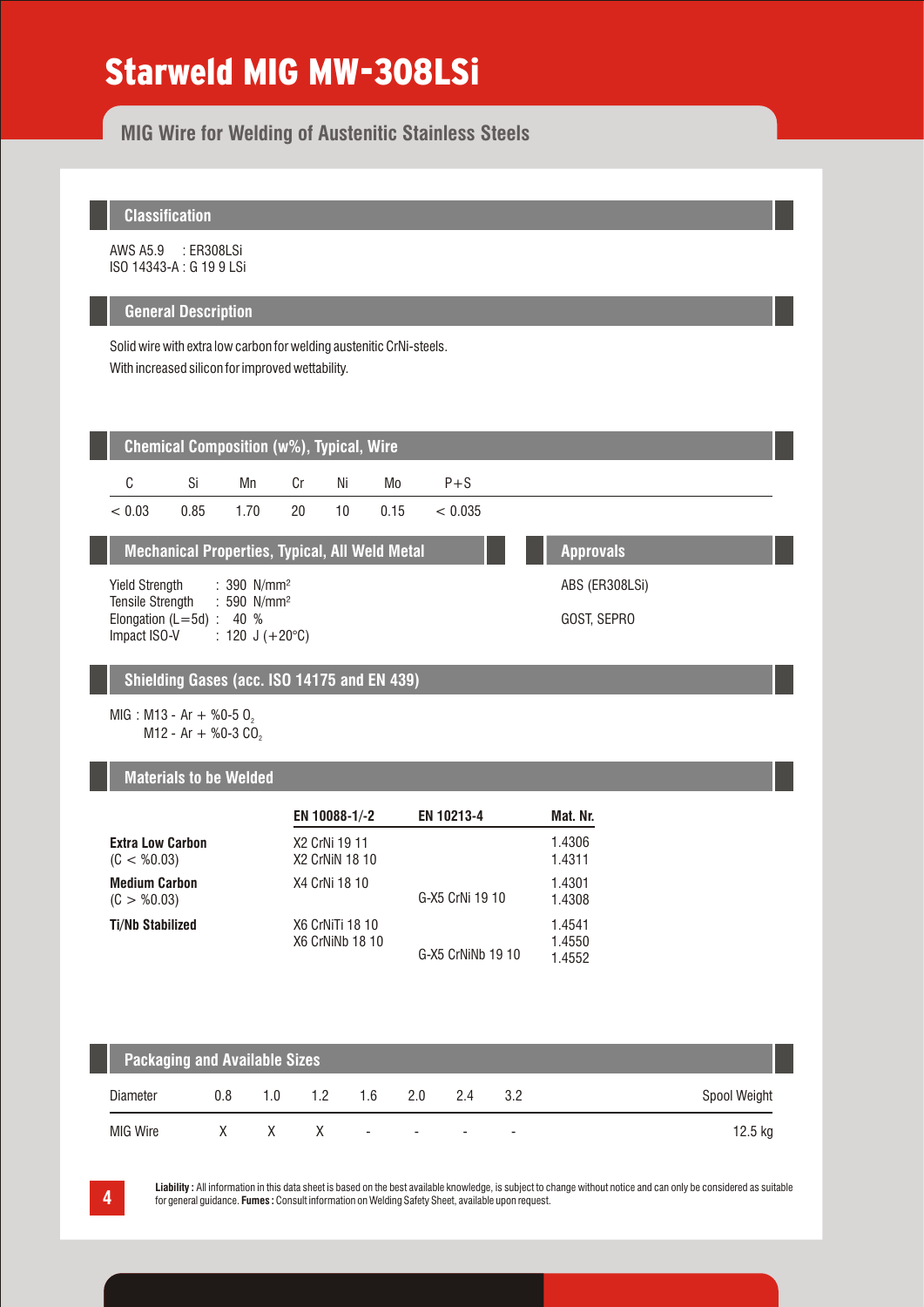# Starweld MIG MW-309LSi

**MIG Wire for Welding of Austenitic Stainless Steels**

### **Classification**

AWS A5.9 : ER309LSi ISO 14343-A : G 23 12 LSi

#### **General Description**

Solid wire for welding stainless steel to carbon steel. With increased silicon for improved wettability.



| -<br>Diameter   | 0.8      | .0       | .         | 6. ا                     | <u>.</u>                 | <u>.</u> | ◡.८                      | Spool Weight |
|-----------------|----------|----------|-----------|--------------------------|--------------------------|----------|--------------------------|--------------|
| <b>MIG Wire</b> | $\cdots$ | $\cdots$ | $\lambda$ | $\overline{\phantom{0}}$ | $\overline{\phantom{a}}$ | -        | $\overline{\phantom{0}}$ | 2.5 Kg       |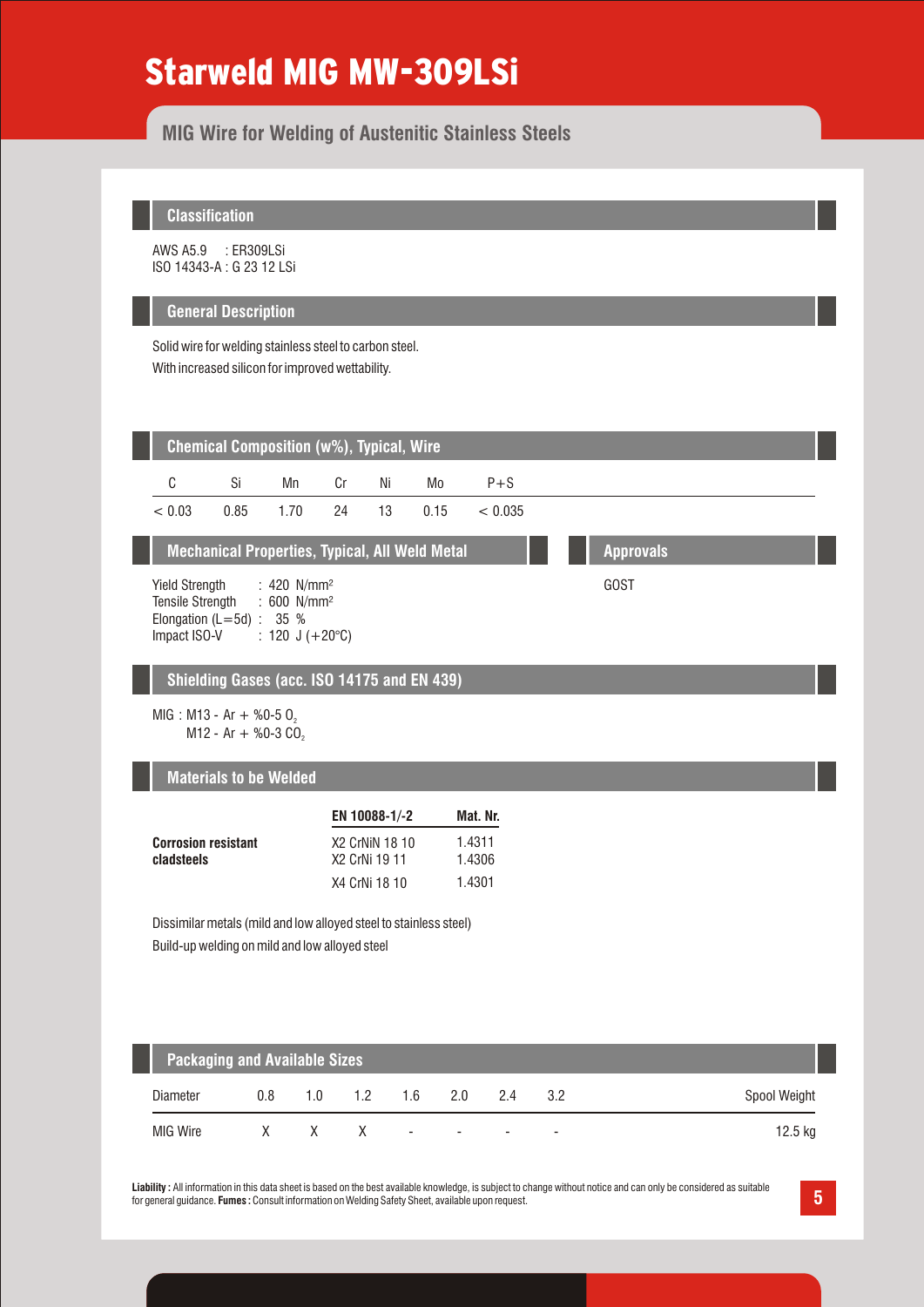# Starweld MIG MW-316LSi

**MIG Wire for Welding of Austenitic Stainless Steels**

# **Classification**

AWS A5.9 : ER316LSi ISO 14343-A : G 19 12 3 LSi

### **General Description**

Solid wire with extra low carbon for welding austenitic CrNiMo-steels. With increased silicon for improved wettability.



### **Shielding Gases (acc. ISO 14175 and EN 439)**

MIG : M13 - Ar + %0-5  $0$ ,  $M12 - Ar + %0-3 CO<sub>2</sub>$ 

### **Materials to be Welded**

| <b>Extra Low Carbon</b><br>X2 CrNiMo 17 12 2<br>X2 CrNiMo 18 14 3<br>(C < 0.03)<br>X2 CrNiMoN 17 11 2<br>X2 CrNiMoN 17 13 3<br><b>Medium Carbon</b> | 1.4404<br>1.4435<br>1.4406<br>1.4429 |
|-----------------------------------------------------------------------------------------------------------------------------------------------------|--------------------------------------|
|                                                                                                                                                     |                                      |
|                                                                                                                                                     |                                      |
|                                                                                                                                                     |                                      |
|                                                                                                                                                     |                                      |
| X4 CrNiMo 17 12 2                                                                                                                                   | 1.4401                               |
| X4 CrNiMo 17 13 3<br>(C > %0.03)                                                                                                                    | 1.4436                               |
| G-X5 CrNiMo 19 11                                                                                                                                   | 1.4408                               |
| <b>Ti/Nb Stabilized</b><br>X6 CrNiMoTi 17 12 2                                                                                                      | 1.4571                               |
| X6 CrNiMoNb 17 12 2                                                                                                                                 | 1.4580                               |
| <b>X6 CrNiNb 18 10</b>                                                                                                                              | 1.4550                               |
| G-X5 CrNiNb 19 10                                                                                                                                   | 1.4552                               |
|                                                                                                                                                     |                                      |
| <b>Packaging and Available Sizes</b>                                                                                                                |                                      |

|          | <b>Fackaying and Avanable Sizes</b> |     |               |       |        |                          |                          |              |  |  |  |  |  |
|----------|-------------------------------------|-----|---------------|-------|--------|--------------------------|--------------------------|--------------|--|--|--|--|--|
| Diameter | 0.8                                 | 1.0 | $1.2^{\circ}$ | 1.6   | 2.0    | 2.4                      | 32                       | Spool Weight |  |  |  |  |  |
| MIG Wire |                                     | X.  |               | $X -$ | $\sim$ | $\overline{\phantom{a}}$ | $\overline{\phantom{0}}$ | 12.5 ka      |  |  |  |  |  |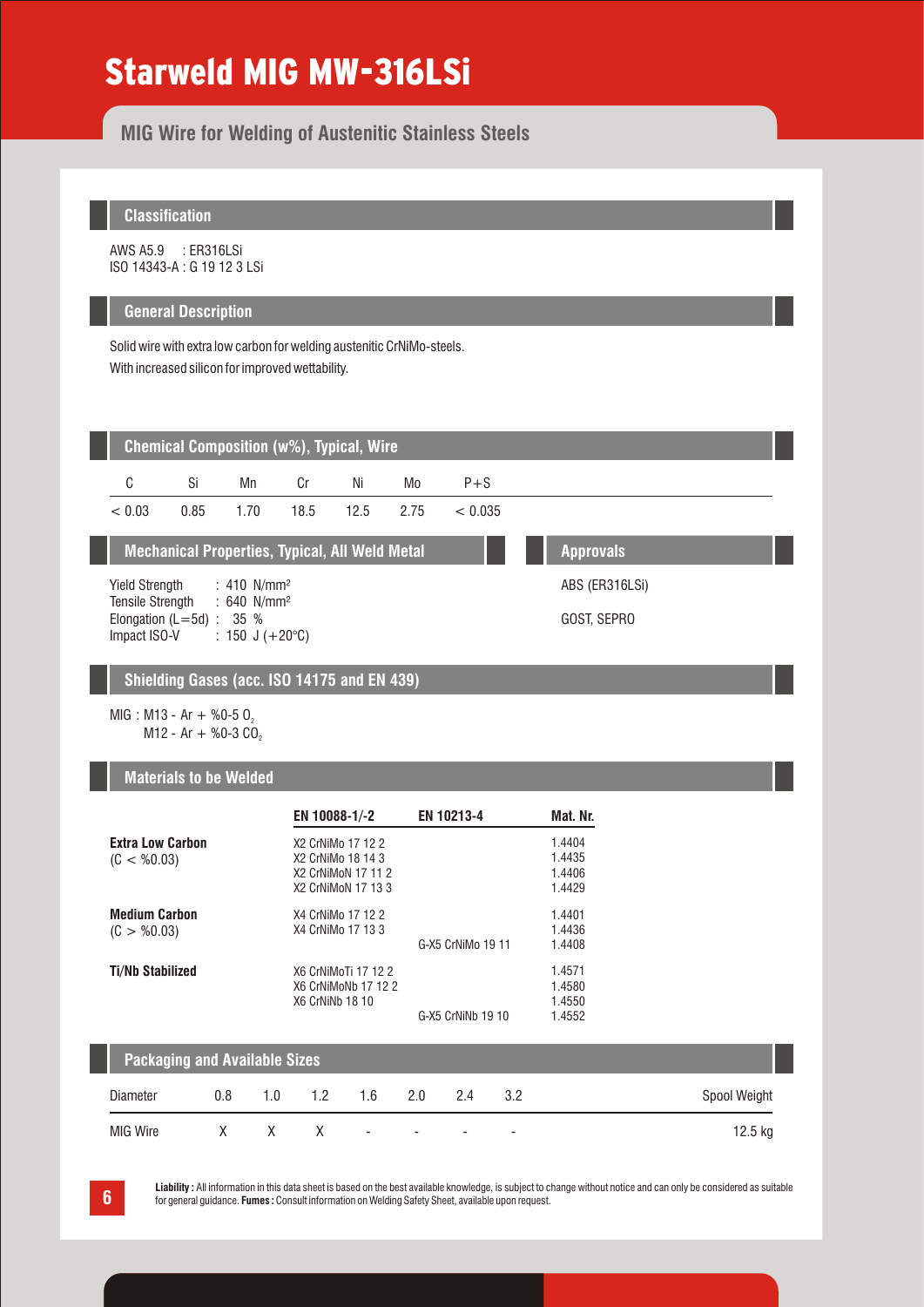# Starweld TIG TW-308L

# **TIG Rod for Welding of Austenitic Stainless Steels**

### **Classification**

AWS A5.9 : ER308L ISO 14343-A : W 19 9 L

### **General Description**

Solid rod with extra low carbon for welding austenitic CrNi-steels. High resistance to intergranular corrosion and oxidazing environments.



### **Shielding Gases (acc. ISO 14175 and EN 439)**

TIG : I1 - Ar (%100)

### **Materials to be Welded**

|                                        | EN 10088-1/-2                             | <b>EN 10213-4</b> | Mat. Nr.                   |
|----------------------------------------|-------------------------------------------|-------------------|----------------------------|
| <b>Extra Low Carbon</b><br>(C < 80.03) | X2 CrNi 19 11<br>X2 CrNiN 18 10           |                   | 1.4306<br>1.4311           |
| <b>Medium Carbon</b><br>(C > %0.03)    | X4 CrNi 18 10                             | G-X5 CrNi 19 10   | 1.4301<br>1.4308           |
| <b>Ti/Nb Stabilized</b>                | X6 CrNiTi 18 10<br><b>X6 CrNiNb 18 10</b> | G-X5 CrNiNb 19 10 | 1.4541<br>1.4550<br>1.4552 |

|          | <b>Packaging and Available Sizes</b> |                               |             |        |         |        |    |             |  |  |  |  |  |
|----------|--------------------------------------|-------------------------------|-------------|--------|---------|--------|----|-------------|--|--|--|--|--|
| Diameter | 0.8                                  |                               | $1.0 \t1.2$ | $-1.6$ | 2.0 2.4 |        | 32 | Tube Weight |  |  |  |  |  |
| TIG Rod  | ۰.                                   | the company of the company of |             |        |         | - XXXX |    | 5 kg        |  |  |  |  |  |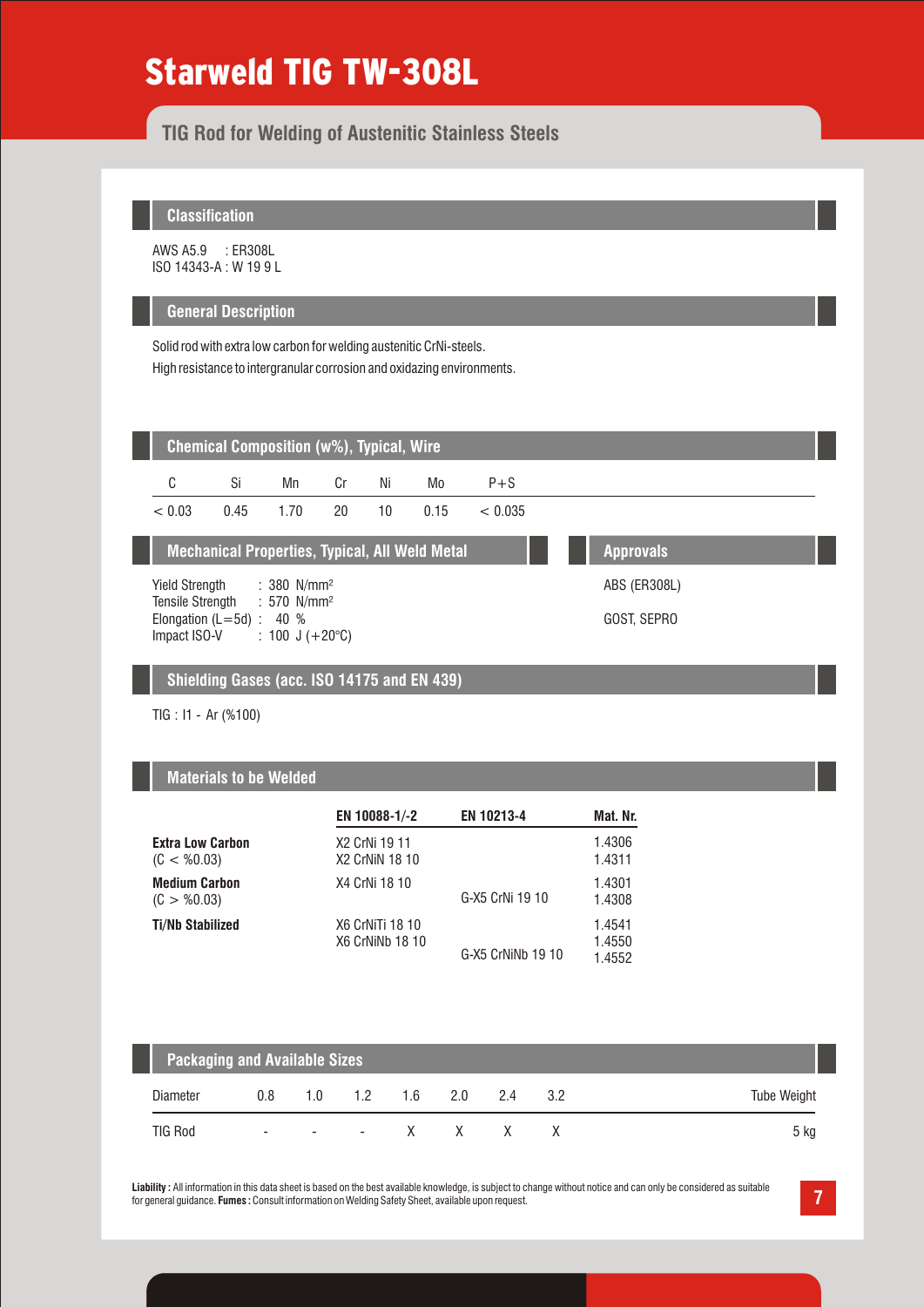# Starweld TIG TW-309L

**TIG Rod for Welding of Austenitic Stainless Steels**

**Classification**

AWS A5.9 : ER309L ISO 14343-A : W 23 12 L

### **General Description**

Solid rod for welding stainless steel to carbon steel.

| <b>Chemical Composition (w%), Typical, Wire</b> |                                                                                                                |                          |                  |      |      |         |  |  |  |  |  |  |  |
|-------------------------------------------------|----------------------------------------------------------------------------------------------------------------|--------------------------|------------------|------|------|---------|--|--|--|--|--|--|--|
| C                                               | Si                                                                                                             | Mn                       | Cr               | Ni   | Mo   | $P + S$ |  |  |  |  |  |  |  |
| < 0.03                                          | 0.45                                                                                                           | 1.70                     | 24               | 13   | 0.15 | < 0.035 |  |  |  |  |  |  |  |
|                                                 | <b>Mechanical Properties, Typical, All Weld Metal</b>                                                          |                          | <b>Approvals</b> |      |      |         |  |  |  |  |  |  |  |
| Impact ISO-V                                    | Yield Strength : 410 N/mm <sup>2</sup><br>Tensile Strength : 590 N/mm <sup>2</sup><br>Elongation (L=5d) : 35 % | : 100 J $(+20^{\circ}C)$ |                  | GOST |      |         |  |  |  |  |  |  |  |

# **Shielding Gases (acc. ISO 14175 and EN 439)**

TIG : I1 - Ar (%100)

# **Materials to be Welded**

|                            | EN 10088-1/-2  | Mat. Nr. |
|----------------------------|----------------|----------|
| <b>Corrosion resistant</b> | X2 CrNiN 18 10 | 1.4311   |
| cladsteels                 | X2 CrNi 19 11  | 1.4306   |
|                            | X4 CrNi 18 10  | 1.4301   |

Dissimilar metals (mild and low alloyed steel to stainless steel) Build-up welding on mild and low alloyed steel

| <b>Packaging and Available Sizes</b> |                          |     |                         |  |                               |              |     |                    |  |  |
|--------------------------------------|--------------------------|-----|-------------------------|--|-------------------------------|--------------|-----|--------------------|--|--|
| Diameter                             | 0.8                      | 1 N | $1.2$ $1.6$ $2.0$ $2.4$ |  |                               |              | 3.2 | <b>Tube Weight</b> |  |  |
| <b>TIG Rod</b>                       | $\overline{\phantom{a}}$ |     |                         |  | $\mathsf{X}$ and $\mathsf{X}$ | $\mathsf{X}$ |     | 5 ka               |  |  |

**8**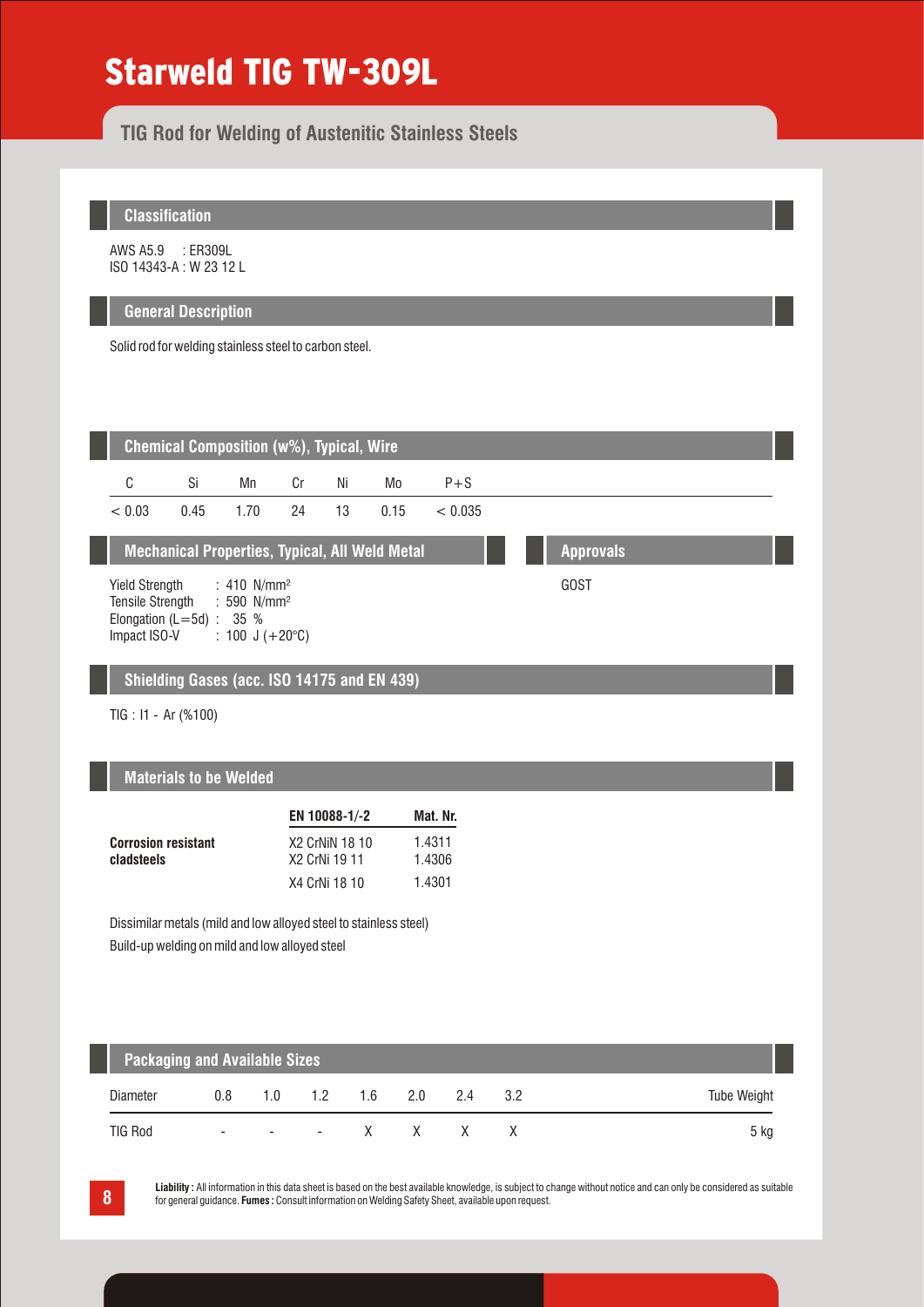# Starweld TIG TW-316L

# **TIG Rod for Welding of Austenitic Stainless Steels**

### **Classification**

AWS A5.9 : ER316L ISO 14343-A : W 19 12 3 L

### **General Description**

Solid rod with extra low carbon for welding austenitic CrNiMo-steels. High resistance to intergranular corrosion and general corrosion conditions.



### **Shielding Gases (acc. ISO 14175 and EN 439)**

TIG : I1 - Ar (%100)

### **Materials to be Welded**

|                         | EN 10088-1/-2       | EN 10213-4        | Mat. Nr. |
|-------------------------|---------------------|-------------------|----------|
| <b>Extra Low Carbon</b> | X2 CrNiMo 17 12 2   |                   | 1.4404   |
| (C < 0.03)              | X2 CrNiMo 18 14 3   |                   | 1.4435   |
|                         | X2 CrNiMoN 17 11 2  |                   | 1.4406   |
|                         | X2 CrNiMoN 17 13 3  |                   | 1.4429   |
| <b>Medium Carbon</b>    | X4 CrNiMo 17 12 2   |                   | 1.4401   |
| (C > %0.03)             | X4 CrNiMo 17 13 3   |                   | 1.4436   |
|                         |                     | G-X5 CrNiMo 19 11 | 1.4408   |
| <b>Ti/Nb Stabilized</b> | X6 CrNiMoTi 17 12 2 |                   | 1.4571   |
|                         | X6 CrNiMoNb 17 12 2 |                   | 1.4580   |
|                         | X6 CrNiNb 18 10     |                   | 1.4550   |
|                         |                     | G-X5 CrNiNb 19 10 | 1.4552   |

|          | <b>Packaging and Available Sizes</b> |     |             |     |     |    |    |             |  |  |  |
|----------|--------------------------------------|-----|-------------|-----|-----|----|----|-------------|--|--|--|
| Diameter | 0.8                                  | 1.0 | 1.2         | 1.6 | 2.0 | 24 | 32 | Tube Weight |  |  |  |
| TIG Rod  | $\overline{a}$                       |     | – – – X X X |     |     |    |    | 5 kg        |  |  |  |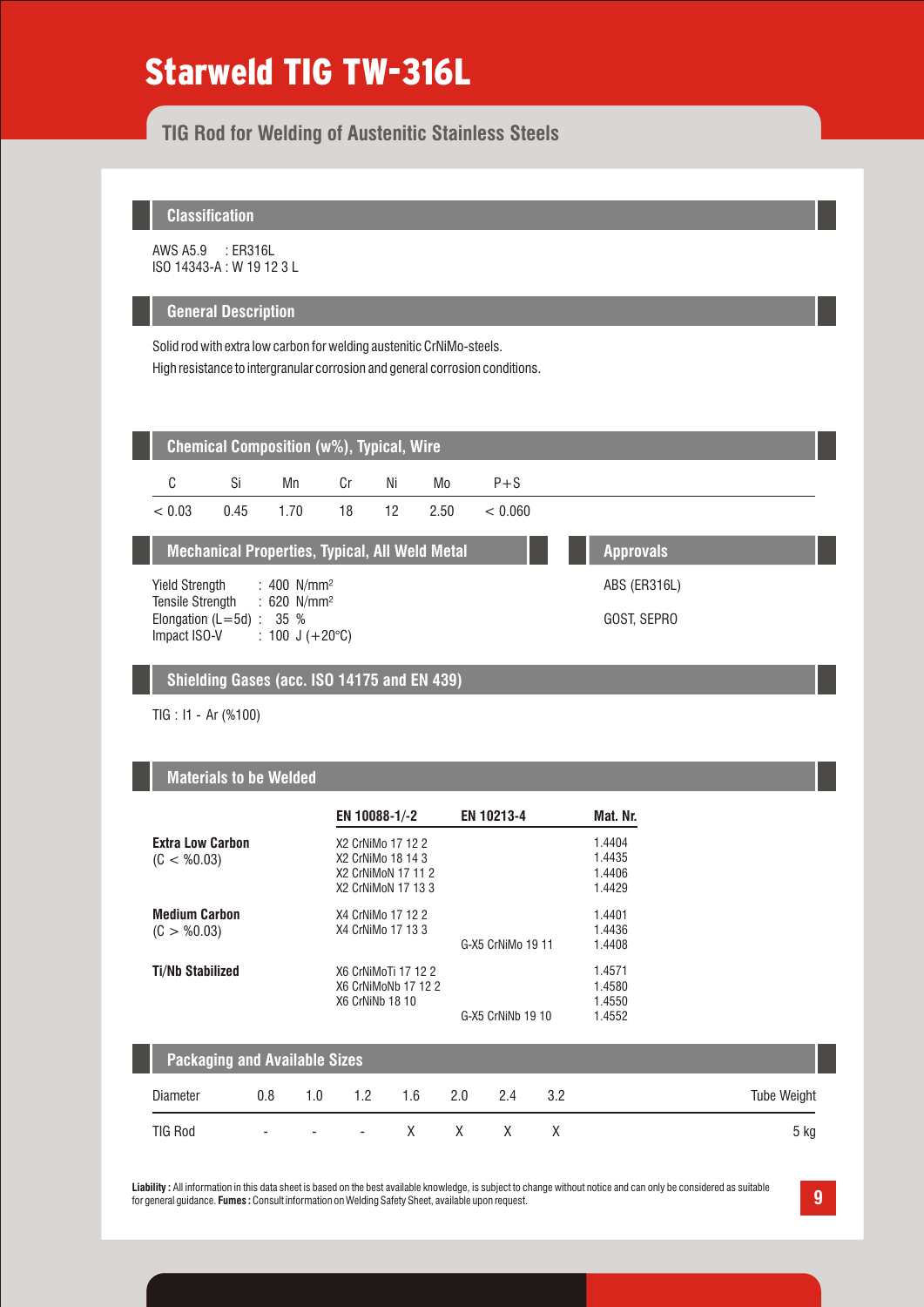# Starweld MIG AlSi5 / TIG AlSi5

**MIG Wire and TIG Rod for Welding of Aluminium Alloys**

# **Classification**

AWS A5.10 : ER4043 ISO 18273 : S Al 4043A / AlSi5(Al)

### **General Description**

Solid wire and rod for welding of aluminium-silicium alloys.

|             | <b>Chemical Composition (w%), Typical, Wire</b> |     |        |        |        |       |  |  |  |  |  |
|-------------|-------------------------------------------------|-----|--------|--------|--------|-------|--|--|--|--|--|
| Si          | Mn                                              | Fе. | CU.    | /n     |        | ΑI    |  |  |  |  |  |
| $4.5 - 5.5$ | $< 0.05$ $< 0.50$                               |     | < 0.30 | < 0.10 | < 0.01 | kalan |  |  |  |  |  |

# **Mechanical Properties, Typical, All Weld Metal**

Yield Strength  $: 160$  N/mm<sup>2</sup> Elongation (L=5d) :  $15\%$ <br>Impact ISO-V : 20 J ( : 20 J ( $+20^{\circ}$ C) : 100 N/mm²

Melting Range : 575 - 625 °C Density : 2.68 gr/cm<sup>3</sup>

### **Shielding Gases (acc. ISO 14175 and EN 439)**

MIG : I1 - Ar (%100) TIG : I1 - Ar (%100)

### **Materials to be Welded**

|                                 | <b>DIN 1725-1</b>                      | <b>DIN 1725-2</b> | Mat. Nr.                   | Alloy Nr.             |
|---------------------------------|----------------------------------------|-------------------|----------------------------|-----------------------|
| <b>Aluminium Wrought Alloys</b> | AIMgSi 0.5<br>AIMgSi 0.7<br>AIMgSi 0.8 |                   | 3.3206<br>3.3210<br>3.2316 | 6060<br>6005A<br>6181 |
| <b>Aluminium Cast Alloys</b>    |                                        | G-AISi 5          |                            | 443.0                 |

| <b>Packaging and Available Sizes</b> |                               |                          |                               |          |                               |                          |                                                      |     |                   |  |  |
|--------------------------------------|-------------------------------|--------------------------|-------------------------------|----------|-------------------------------|--------------------------|------------------------------------------------------|-----|-------------------|--|--|
| <b>Diameter</b>                      | 0.8                           | 1 O                      | 1.2                           | 1.6      | 2.0                           | 2.4                      | 3.2                                                  | 4.0 | Spool/Tube Weight |  |  |
| <b>MIG Wire</b><br><b>TIG Rod</b>    | $\overline{\phantom{a}}$<br>۰ | $\overline{\phantom{a}}$ | X<br>$\overline{\phantom{a}}$ | ۰.<br>۰. | $\overline{\phantom{a}}$<br>X | $\overline{\phantom{a}}$ | $\overline{\phantom{0}}$<br>$\overline{\phantom{a}}$ | -   | 7 kg<br>5 kg      |  |  |

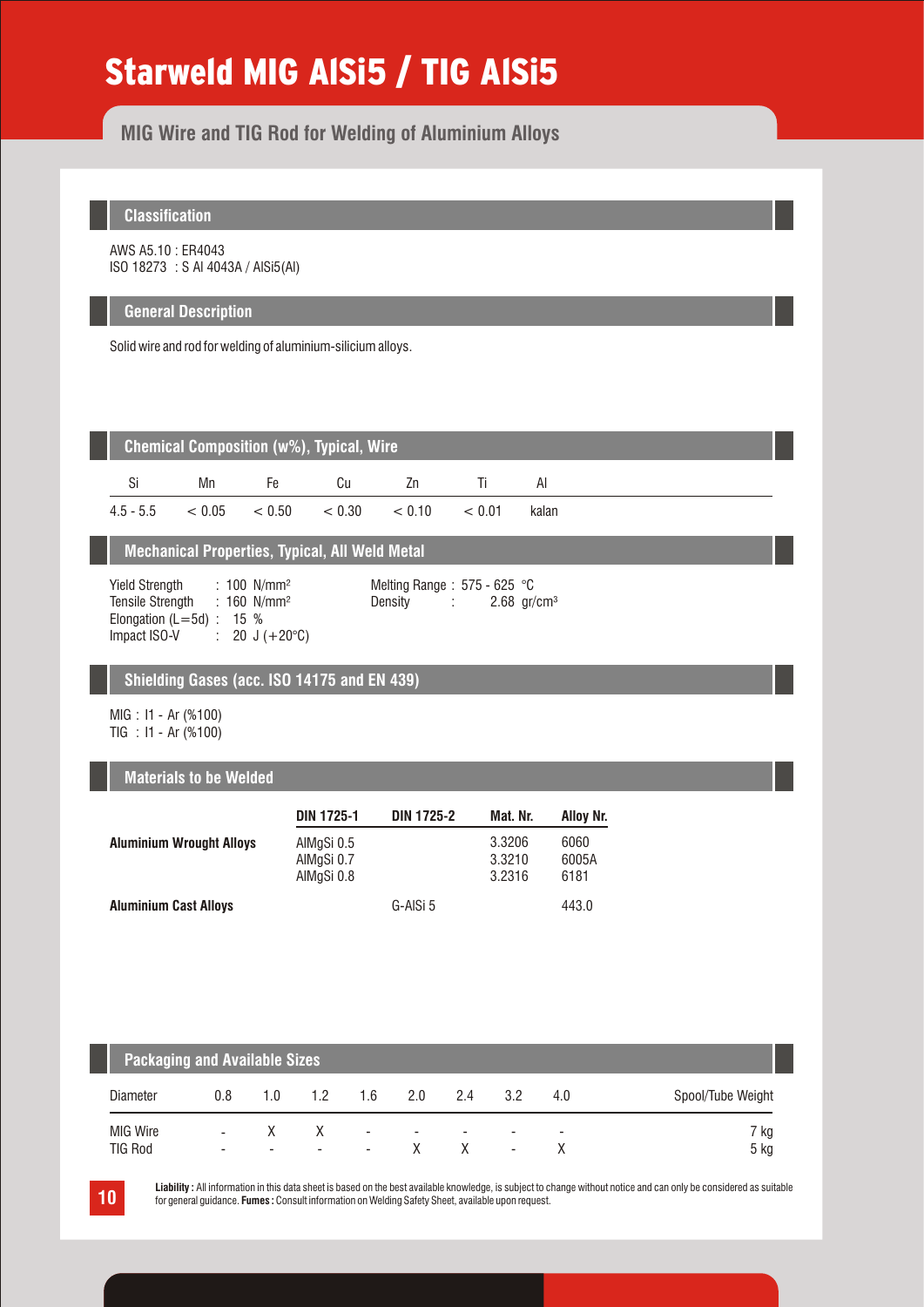# Starweld MIG AlSi12 / TIG AlSi12

# **MIG Wire and TIG Rod for Welding of Aluminium Alloys**

**Classification**

AWS A5.10 : ER4047 ISO 18273 : S Al 4047A / AlSi12(Al)

### **General Description**

Solid wire and rod for welding of cast aluminium alloys containing up to 12% silicium.

| Chemical Composition (w%), Typical, Wire |  |  |  |
|------------------------------------------|--|--|--|
| Mn                                       |  |  |  |

**Mechanical Properties, Typical, All Weld Metal**

11.5 - 12.5  $\lt 0.15 \lt 0.50 \lt 0.30$ 

Yield Strength : 80 N/mm<sup>2</sup> Melting Range : 575 - 585 °C Tensile Strength : 180 N/mm<sup>2</sup> Elongation  $(L=5d)$  : 5 % : 80 N/mm²

Density : 2.65 gr/cm<sup>3</sup>

 $< 0.20$   $< 0.01$  kalan

### **Shielding Gases (acc. ISO 14175 and EN 439)**

MIG : I1 - Ar (%100) TIG : I1 - Ar (%100)

### **Materials to be Welded**

|                              | <b>DIN 1725-1</b> | <b>DIN 1725-2</b> | Mat. Nr. | <b>Alloy Nr.</b> |
|------------------------------|-------------------|-------------------|----------|------------------|
| <b>Aluminium Cast Alloys</b> |                   | G-AISi 12         | 3.3581   | A413.0           |
|                              |                   | G-AISi 12 (Cu)    | 3.3583   |                  |
|                              |                   | G-AISi 10 Mg      | 3.2381   | 361.0            |
|                              |                   | G-AISi 10 Mg (Cu) | 3.2383   |                  |
|                              |                   | G-AISi 9 Mg       | 3.2373   | 359.0            |
|                              |                   | G-AISi 9 Cu 3     | 3.2161   |                  |
|                              |                   | G-AISi 7 Mg       | 3.2171   | 356.0            |
|                              |                   | G-AISi 6 Cu 4     | 3.2151   | 319.0            |

| <b>Packaging and Available Sizes</b> |                                                      |                          |     |                                                      |                          |        |     |                                                      |                   |  |
|--------------------------------------|------------------------------------------------------|--------------------------|-----|------------------------------------------------------|--------------------------|--------|-----|------------------------------------------------------|-------------------|--|
| Diameter                             | 0.8                                                  | 1.0                      | 1.2 | 1.6                                                  | 2.0                      | 2.4    | 3.2 | 4.0                                                  | Spool/Tube Weight |  |
| <b>MIG Wire</b><br><b>TIG Rod</b>    | $\overline{\phantom{a}}$<br>$\overline{\phantom{a}}$ | $\overline{\phantom{a}}$ | -   | $\overline{\phantom{a}}$<br>$\overline{\phantom{a}}$ | $\overline{\phantom{a}}$ | ۰<br>۰ |     | $\overline{\phantom{0}}$<br>$\overline{\phantom{a}}$ | 7 kg<br>5 kg      |  |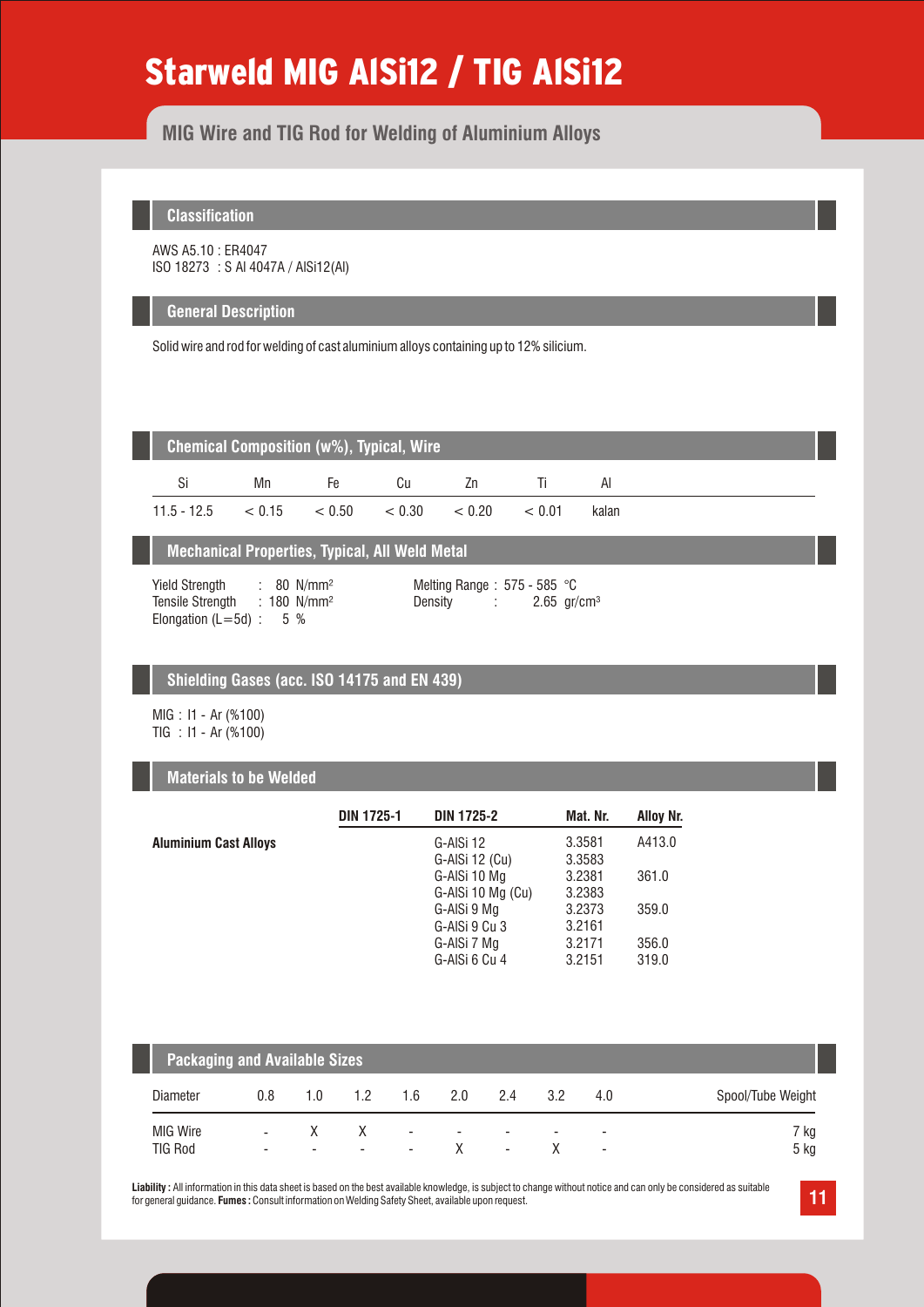# Starweld MIG AlMg5 / TIG AlMg5

**MIG Wire and TIG Rod for Welding of Aluminium Alloys**

# **Classification**

AWS A5.10 : ER5356 ISO 18273 : S Al 5356 / AlMg5

### **General Description**

Solid wire and rod for welding of aluminium alloys containing more than 3% magnesium.

|      | <b>Chemical Composition (w%), Typical, Wire</b> |        |                   |    |        |        |        |       |  |  |  |
|------|-------------------------------------------------|--------|-------------------|----|--------|--------|--------|-------|--|--|--|
| Si   | Ma                                              | Мn     | Fе.               | Cr | Сu     | Zn     |        | Al    |  |  |  |
| 0.15 | $4.5 - 5.5$                                     | < 0.20 | $< 0.40 \le 0.15$ |    | < 0.10 | < 0.10 | < 0.06 | kalan |  |  |  |

# **Mechanical Properties, Typical, All Weld Metal**

Yield Strength : 130 N/mm<sup>2</sup> Melting Range : 565 - 635 °C Tensile Strength : 280 N/mm<sup>2</sup> Elongation ( $L=5d$ ) : 25 % : 130 N/mm²

Density : 2.65 gr/cm<sup>3</sup>

# **Shielding Gases (acc. ISO 14175 and EN 439)**

MIG : I1 - Ar (%100) TIG : I1 - Ar (%100)

### **Materials to be Welded**

| <b>Aluminium Wrought Alloys</b> |          |           | <b>Aluminium Cast Alloys</b> |          |           |  |
|---------------------------------|----------|-----------|------------------------------|----------|-----------|--|
| <b>DIN 1725-1</b>               | Mat. Nr. | Alloy Nr. | <b>DIN 1725-2</b>            | Mat. Nr. | Alloy Nr. |  |
| AlMq <sub>3</sub>               | 3.3535   | 5754      | G-AIMg 3                     | 3.3541   |           |  |
| AlMg $4.5$                      | 3.3345   | 5082      | G-AIMg 3 Si                  | 3.3241   | 512.0     |  |
| AIM $q5$                        | 3.3555   | 5056A     | G-AIMg 5                     | 3.3561   | B535.0    |  |
| AlMg 2 Mn 0.8                   | 3.3527   | 5049      | G-AIMg 5 Si                  | 3.3261   |           |  |
| AIMg 2.7 Mn                     | 3.3537   | 5454      |                              |          |           |  |
| AIMg 4 Mn                       | 3.3545   | 5086      |                              |          |           |  |
| AlZn 4.5 Mg 1                   | 3.4335   | 7020      |                              |          |           |  |

| <b>Packaging and Available Sizes</b> |                                    |                          |                          |                               |                          |                          |                               |        |                   |
|--------------------------------------|------------------------------------|--------------------------|--------------------------|-------------------------------|--------------------------|--------------------------|-------------------------------|--------|-------------------|
| Diameter                             | 0.8                                | 1.0                      | 1.2                      | 1.6                           | 2.0                      | 2.4                      | 3.2                           | 4.0    | Spool/Tube Weight |
| MIG Wire<br><b>TIG Rod</b>           | $\sim$<br>$\overline{\phantom{0}}$ | $\overline{\phantom{a}}$ | $\overline{\phantom{a}}$ | $\overline{\phantom{a}}$<br>۰ | $\overline{\phantom{0}}$ | $\overline{\phantom{0}}$ | -<br>$\overline{\phantom{a}}$ | -<br>۰ | 7 kg<br>5 kg      |



**12** Liability: All information in this data sheet is based on the best available knowledge, is subject to change without notice and can only be considered as suitable<br>for general quidance. Fumes: Consult information on We for general guidance. **Fumes :** Consult information on Welding Safety Sheet, available upon request.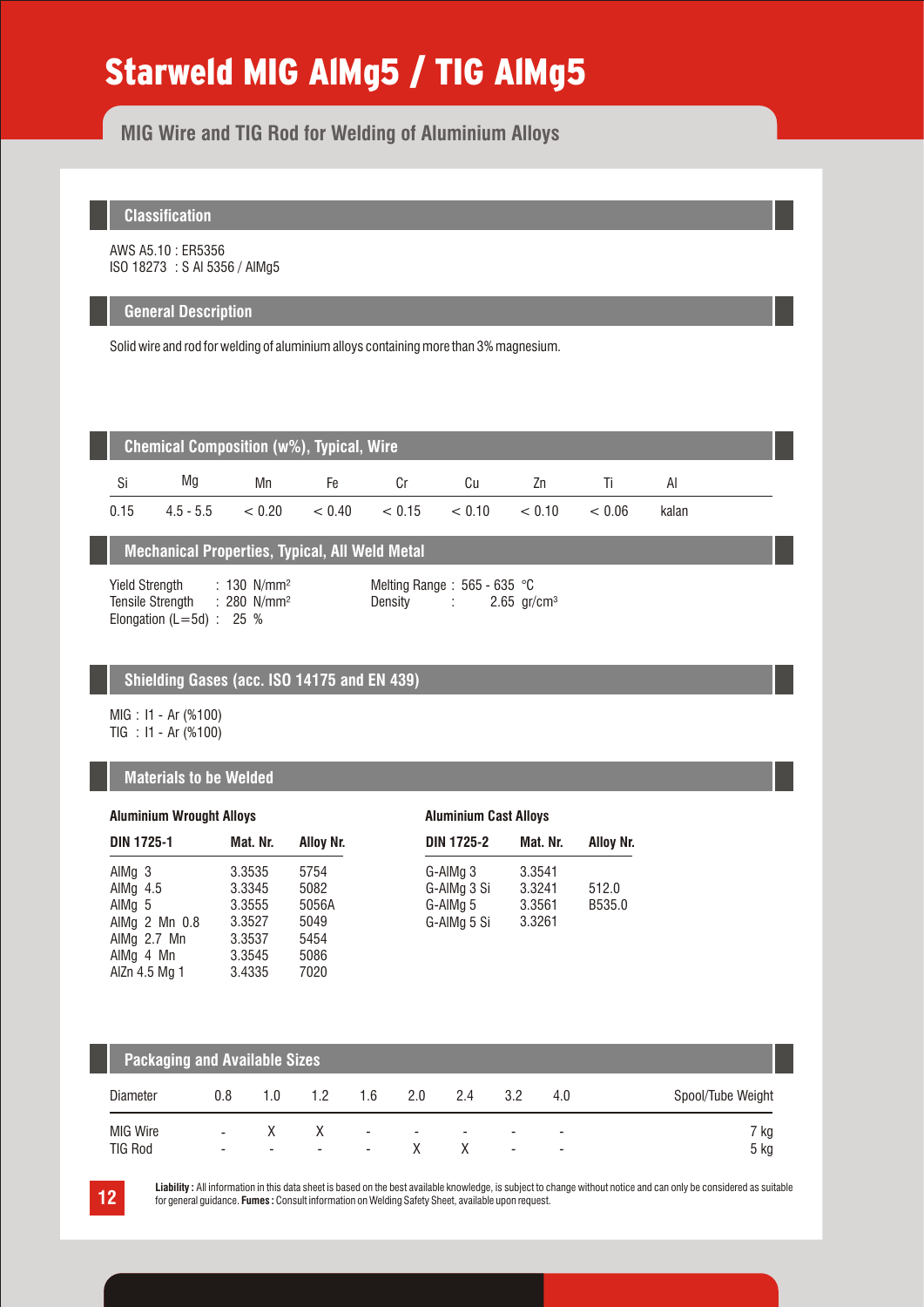# Starweld SW T-365

# **Flux-Cored Wires for Hardfacing Applications**

### **General Description**

All purpose alloy, rebuilding and joining of carbon and 14% manganese steels, buffer and multi-pass layers prior to hardfacing applications. Participally designed for overlaying parts subjected to high impact and pressure conditions, in particular where rock crushing actions are present.

Starweld SW T-365 generates very tough and crack-resistant weld metals. Shock impacts result in superficial work hardening. The weld metal is characterized by its good compability with all weldable steels.

Weld metal is not suited for flame-cutting but is machinable with cutting tools.

| Pressure    |  |  |  |
|-------------|--|--|--|
| Impact      |  |  |  |
| Abrasion    |  |  |  |
| Temperature |  |  |  |
| Erosion     |  |  |  |

# **Mechanical Properties, All Weld Metal**

Tensile Strength : 760 - 820 N/mm<sup>2</sup> Elongation  $(L=5d)$  : 25 - 30 %<br>Hardness : 200 - 260 HE  $: 200 - 260$  HB (as welded) 450 - 550 HB (after work hardening)<br>: 80 Joule  $(+20^{\circ}C)$ Impact ISO-V : 80 Joule (+20°C)

### **Application Areas**

- Crane rollers
- Crusher cylinders
- Coupling rolling mill extensions
- Mill shaft drive ends
- Repointing of shovel teeth
- Railway rails and crossovers
- Hammers
- Beating arms



Coupling Rolling Mill Extensions

| <b>Welding Parameters / Packaging and Available Sizes</b> |                                     |                   |                      |  |  |  |
|-----------------------------------------------------------|-------------------------------------|-------------------|----------------------|--|--|--|
|                                                           | Current Type and Polarity : $DC(+)$ |                   |                      |  |  |  |
| Diameter<br>(mm)                                          | Current<br>(Amper)                  | Stick-Out<br>(mm) | Spool Weight<br>(kg) |  |  |  |
| 2.80                                                      | $250 - 425$                         | $35 - 50$         | 15                   |  |  |  |

Liability : All information in this data sheet is based on the best available knowledge, is subject to change without notice and can only be considered as suitable<br>for general quidance. **Fumes** : Consult information on Wel for general guidance. **Fumes :** Consult information on Welding Safety Sheet, available upon request.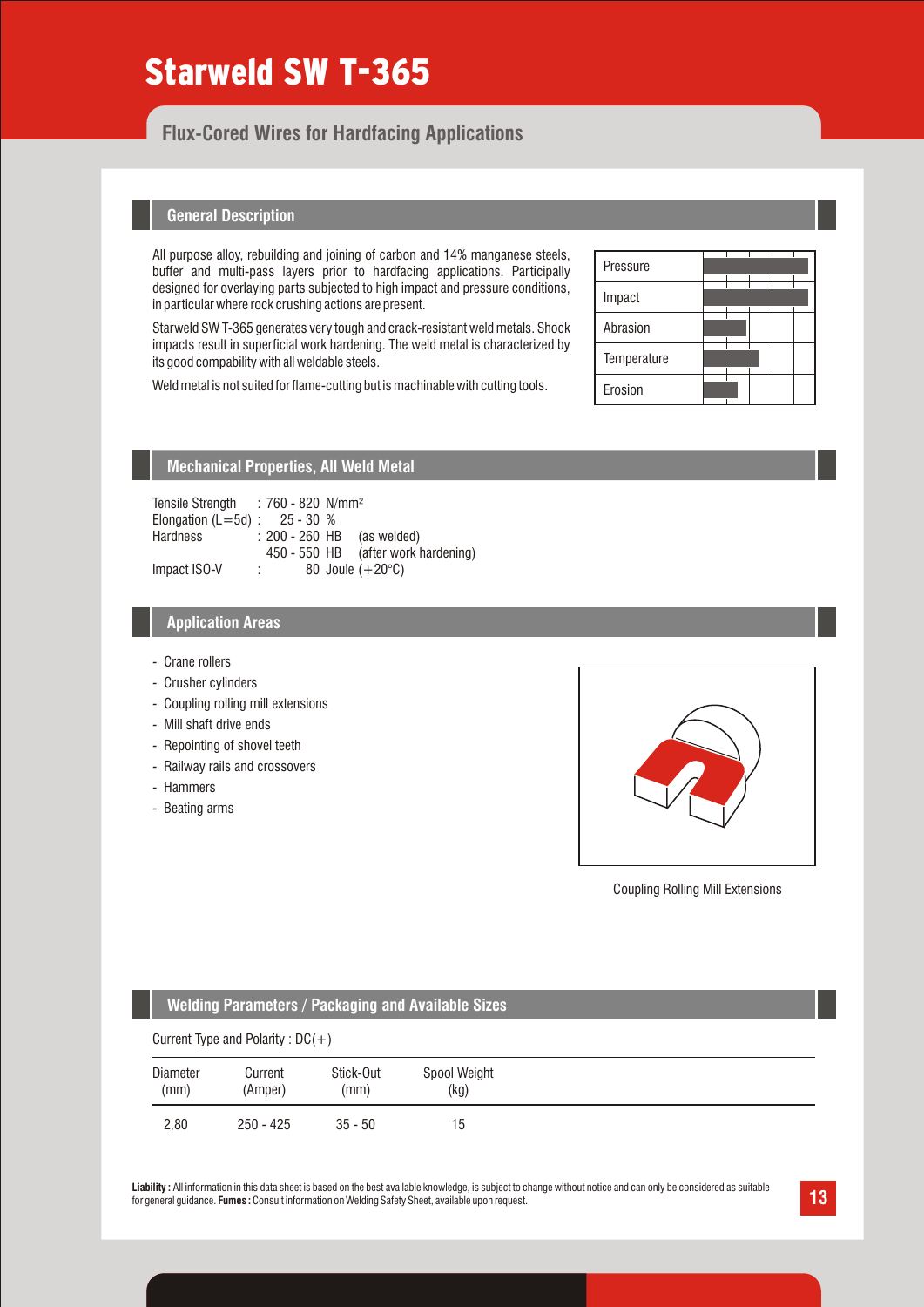# Starweld SW T-570

**Flux-Cored Wires for Hardfacing Applications**

### **General Description**

Cr-Nb alloy designed to resist high stress grinding abrasion at service temperatures up to 450°C. It generates high wear-resistant, primary carbidecontaining weld metal that is extremely resistant to abrasion due to the finely disperse separation of very hard niobium carbides.

Perfectly suited for hardfacing of parts subjected to extreme abrasion and average shock loads.

The weld metal cannot be subjected to flame cutting, offers good resistance to scaling and conot be machined. The deposit will readily stress relief check cracks.

# Pressure Impact Abrasion **Temperature** Corrosion

# **Mechanical Properties, All Weld Metal**

Hardness : 60 - 64 HRC (pure weld metal) 57 - 61 HRC (1st layer)

### **Application Areas**

- Crusher jaws
- Mixer blades
- Pump impellers
- Mould screws
- Dredging bucked front edges
- Sand slingers
- Top coats of dredger teeth and crusher rolls
- Wear plates
- Crusher hammer discs
- Excavators



Crusher Hammer Discs

### **Welding Parameters / Packaging and Available Sizes**

|--|

| Diameter | Current     | Stick-Out | Spool Weight |
|----------|-------------|-----------|--------------|
| (mm)     | (Amper)     | (mm)      | (kg)         |
| 2,80     | $270 - 420$ | $30 - 55$ | 15           |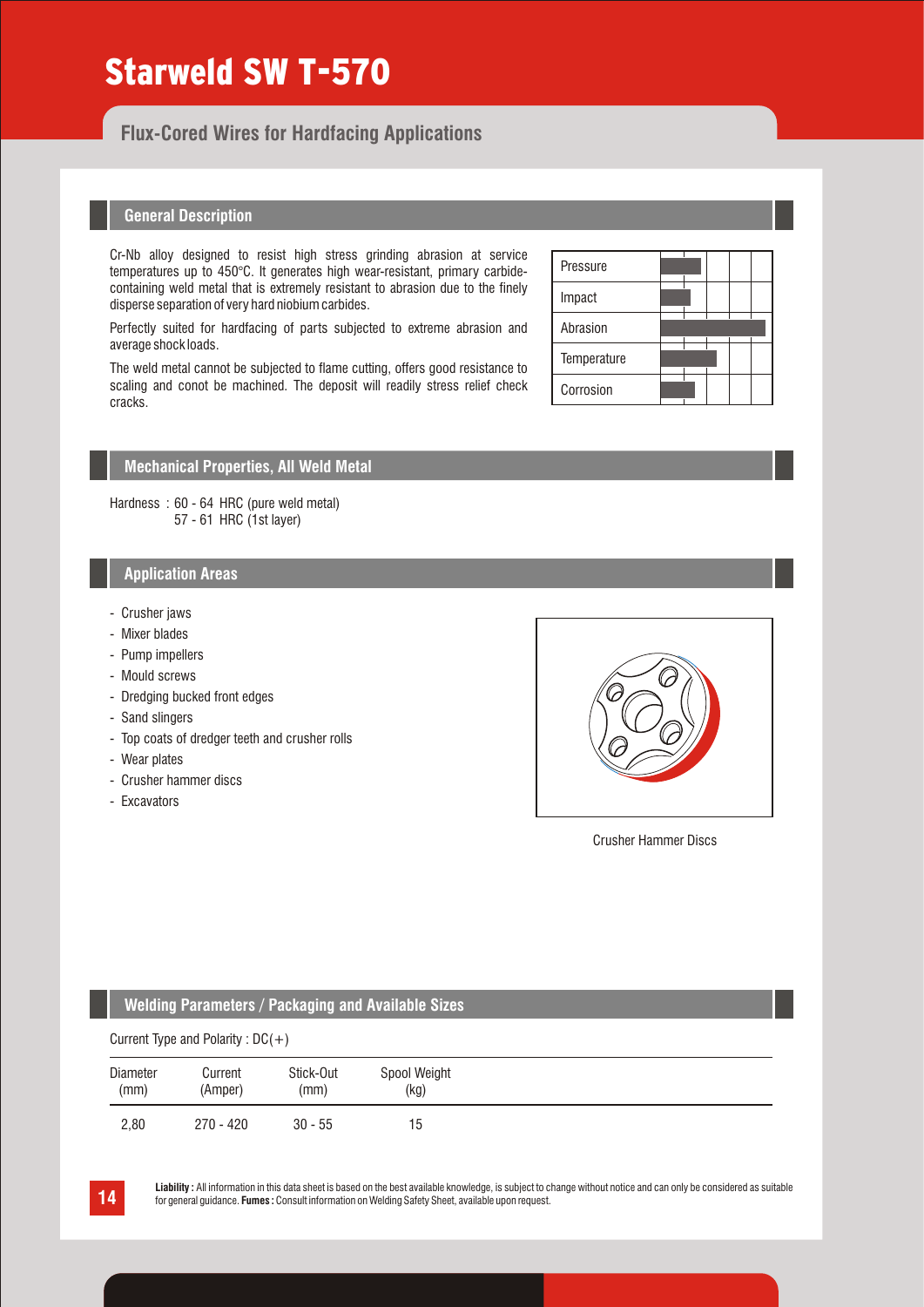# Starweld SW T-580

# **Flux-Cored Wires for Hardfacing Applications**

### **General Description**

Starweld SW T-580 generates high wear-resistant, primary carbide-containing weld metal. Perfectly suited for hardfacing of parts subjected to strong abrasion and medium shock loads. Application temperature should not exceed 350°C.

The weld metal cannot be subjected to flame cutting and cannot be machined. The deposit will readily stress relief check cracks.

| Pressure    |  |  |  |
|-------------|--|--|--|
| Impact      |  |  |  |
| Abrasion    |  |  |  |
| Temperature |  |  |  |
| Erosion     |  |  |  |

# **Mechanical Properties, All Weld Metal**

Hardness: 60 - 63 HRC (pure weld metal) 56 - 60 HRC (1st layer) 58 - 62 HRC (2nd layer)

#### **Application Areas**

- Screws
- Dredging bucket front edges
- Stirrer blades
- Sand slingers
- Top coats on dredger teeth and crushing roils
- Refurbishment of Ni-Hard coal pulverizing rollers
- Handling sand



Conical Crushers

| <b>Welding Parameters / Packaging and Available Sizes</b> |                                     |                   |                      |  |  |  |
|-----------------------------------------------------------|-------------------------------------|-------------------|----------------------|--|--|--|
|                                                           | Current Type and Polarity : $DC(+)$ |                   |                      |  |  |  |
| Diameter<br>(mm)                                          | Current<br>(Amper)                  | Stick-Out<br>(mm) | Spool Weight<br>(kg) |  |  |  |
| 2.80                                                      | $270 - 420$                         | $30 - 55$         | 15                   |  |  |  |

Liability : All information in this data sheet is based on the best available knowledge, is subject to change without notice and can only be considered as suitable<br>for general quidance. **Fumes** : Consult information on Wel for general guidance. **Fumes :** Consult information on Welding Safety Sheet, available upon request.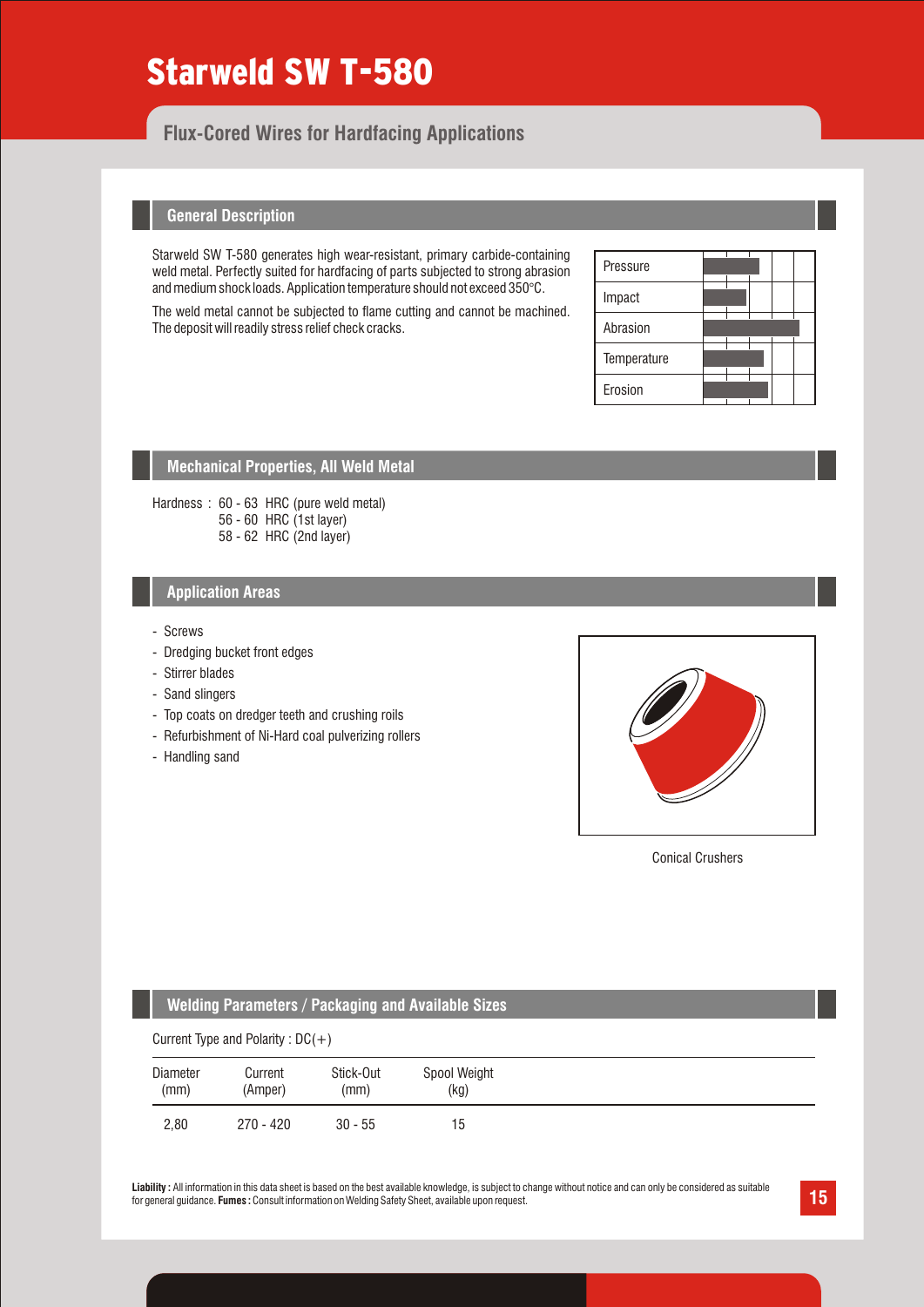# Starweld SW FC-71

**Flux Cored Welding Wire for Welding of Un-Alloy Steels**

# **Classification**

AWS A5.20 EN ISO 17632-A : T42 2 PC 2 H10 : E71T-1H8

### **General Description**

All position gas shielded flux cored wire for high quality welding.

Excellent operator appeal due to superior welding characteristics.

Specially developed for welding with 100% CO $_{\tiny 2}$ . Also suitable for welding on coated plate with use of 100% CO $_{\tiny 2}$ .

1

Smooth arc with low spatter.

Good mechanical properties.

Excellent wire feeding.

# **Chemical Composition (w%), Typical, All Weld Metal**

| $\sim$ $\sim$ $\sim$ | $\sim$ $ \sim$ | $\sim$ $\sim$ | $\sim$ $\sim$ $\sim$ | $\sim$ $\sim$ $\sim$ $\sim$ |
|----------------------|----------------|---------------|----------------------|-----------------------------|
|                      |                |               |                      |                             |

 $0.05$   $0.50$   $1.50$   $< 0.015$ 0.50  $< 0.015$ 

# **Mechanical Properties, Typical, All Weld Metal**

| Yield Strength             |  | : $525$ N/mm <sup>2</sup>  |
|----------------------------|--|----------------------------|
| <b>Tensile Strength</b>    |  | : 597 $N/mm^2$             |
| Elongation (L=5d) : 28 $%$ |  |                            |
| Impact ISO-V               |  | : 106 J (-20 $^{\circ}$ C) |

### **Approvals**

ABS RINA SEPRO

E71T-1H8 3Y S H10 +

| Shielding Gases (acc. ISO 14175 and EN 439) | <b>Amount</b>   | <b>Current Type</b> |
|---------------------------------------------|-----------------|---------------------|
| MAG: C1 - CO <sub>2</sub> (%100)            | 15 - 25 $V$ min | $DC(+)$             |

| <b>Packaging and Available Sizes</b> |        |        |                  |                          |                          |                          |                          |              |
|--------------------------------------|--------|--------|------------------|--------------------------|--------------------------|--------------------------|--------------------------|--------------|
| Diameter                             | 0.8    | 1 N    | 1.2 <sub>1</sub> | 16                       | 20 D                     | 24                       | 28                       | Spool Weight |
| <b>Flux Cored Wire</b>               | $\sim$ | $\sim$ | $\mathsf{X}$     | $\overline{\phantom{a}}$ | $\overline{\phantom{a}}$ | $\overline{\phantom{a}}$ | $\overline{\phantom{0}}$ | 15 kg        |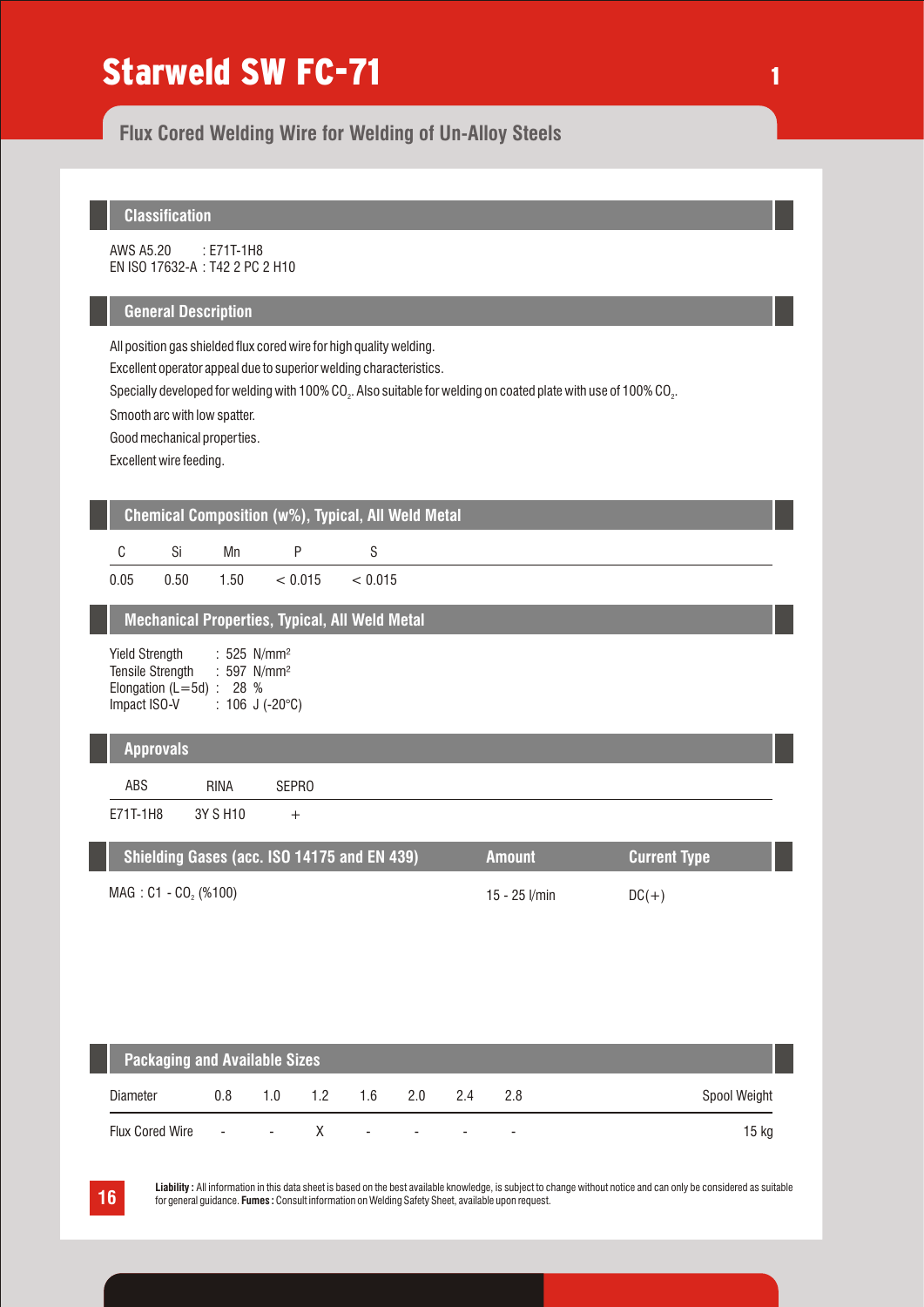# Starweld SW FC-71

# **Flux Cored Welding Wire for Welding of Un-Alloy Steels**

# **Materials to be Welded**

| <b>General Structural Steel</b> | : S185. S235. S275                                                                   |
|---------------------------------|--------------------------------------------------------------------------------------|
| <b>Ship Plates</b>              | : Grade A, B, D, AH32 - EH36                                                         |
| <b>Cast Steel</b>               | $\therefore$ GP240R                                                                  |
| <b>Pipe Material</b>            | : X42. X46. X52                                                                      |
|                                 | Boiler & Pressure Vessel Steel: P235GH, P265GH, P295GH, P355GH<br>P275N/NH, P355N/NH |
| <b>Fine Grained Steel</b>       | $:$ S275, S355, S420<br>S275M, S275ML, S355M, S355ML, S420M, S420ML                  |

Liability : All information in this data sheet is based on the best available knowledge, is subject to change without notice and can only be considered as suitable and can only be considered as suitable and can only be con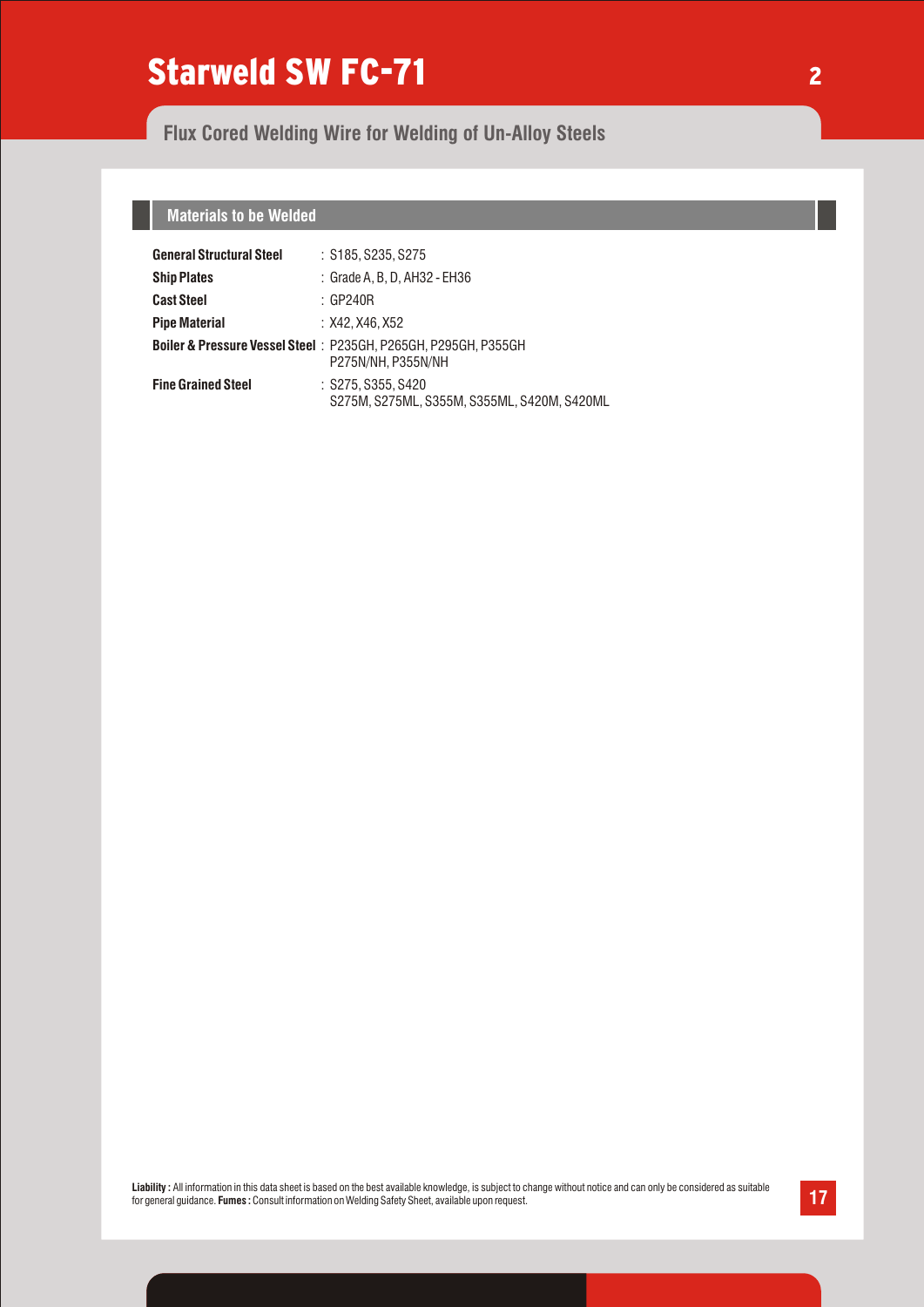# Starweld MCW-7100

**Metal Cored Welding Wire for Welding of Un-Alloy Steels**

# **Classification**

AWS A5.18 EN ISO 17632-A : T 42 3 M M 2 H8 : E70C-6 H8

### **General Description**

All position and high efficiency (97%) gas shielded metal cored wire for high quality welding.

Excellent arc characteristics give outstanding operator appeal.

Suitable for welding with Ar-CO<sub>2</sub> mix gas. Also suitable for automatic welding application.

Smooth arc with virtually no spatter.

Superior on scaly plate, good resistance to porosity.

Good mechanical properties.

Fast travel speed, excellent wire feeding.

# **Chemical Composition (w%), Typical, All Weld Metal**

| - C      | Si   | Mn   | D      |        |
|----------|------|------|--------|--------|
| $0.05\,$ | 0.65 | 1.50 | < 0.01 | < 0.02 |

# **Mechanical Properties, Typical, All Weld Metal**

| : 470 $N/mm^2$            |
|---------------------------|
| $: 590$ N/mm <sup>2</sup> |
| 85 J (-20°C)              |
| 60 J $(-30^{\circ}C)$     |
|                           |

# **Approvals**

#### ABS

+

| Shielding Gases (acc. ISO 14175 and EN 439) | <b>Amount</b>   | Current Type |  |
|---------------------------------------------|-----------------|--------------|--|
| MIG : M21 - Ar + %5-25 CO,                  | 15 - 25 $l/min$ | $DC(+)$      |  |

| <b>Packaging and Available Sizes</b> |     |        |               |     |                          |                          |                          |              |
|--------------------------------------|-----|--------|---------------|-----|--------------------------|--------------------------|--------------------------|--------------|
| Diameter                             | 0.8 | 1.0    | $1.2^{\circ}$ | 1.6 | - 20                     | 24                       | 28                       | Spool Weight |
| Metal Cored Wire -                   |     | $\sim$ | $\mathsf{X}$  | ۰.  | $\overline{\phantom{a}}$ | $\overline{\phantom{0}}$ | $\overline{\phantom{0}}$ | 15 kg        |

**18 Liability**: All information in this data sheet is based on the best available knowledge, is subject to change without notice and can only be considered as suitable<br>for general quidance. **Fumes**: Consult information o for general guidance. **Fumes :** Consult information on Welding Safety Sheet, available upon request.

### 1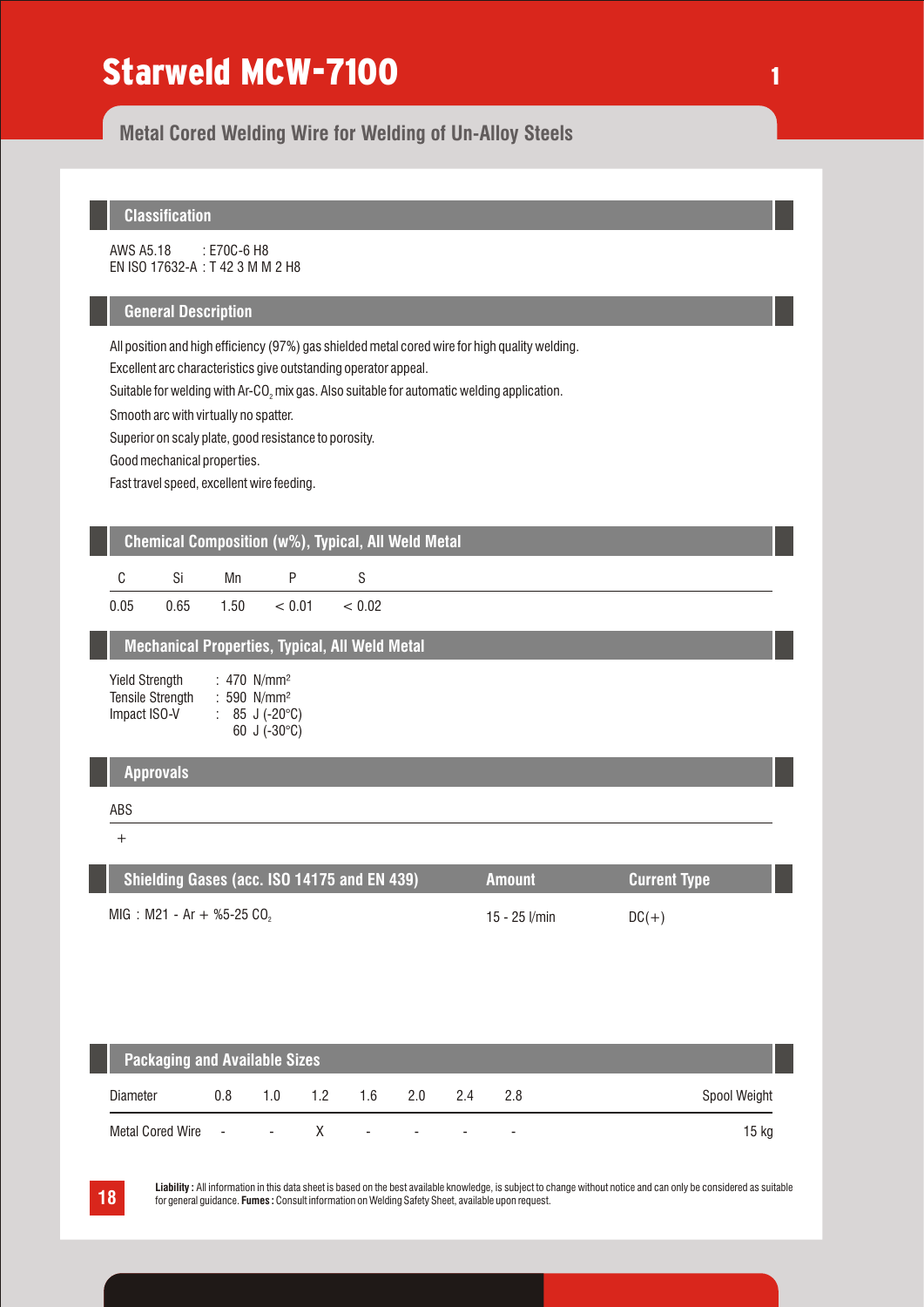# Starweld MCW-7100

# **Metal Cored Welding Wire for Welding of Un-Alloy Steels**

# **Materials to be Welded**

| <b>General Structural Steel</b> | : S185, S235, S275, S355                                                                                                                                       |
|---------------------------------|----------------------------------------------------------------------------------------------------------------------------------------------------------------|
| <b>Ship Plates</b>              | : Grade A, B, D, AH32 - EH36                                                                                                                                   |
| <b>Cast Steel</b>               | : GP240R                                                                                                                                                       |
| <b>Pipe Material</b>            | : L210. L240. L290. L360<br>L240NB, L290NB, L360NB, L360QB, L240MB, L290MB, L360MB, L415MB, L415NB<br>X42, X46, X52<br>P235T1. P235T2. P275T1<br>P275T2, P355N |
|                                 | <b>Boiler &amp; Pressure Vessel Steel: P235GH, P265GH, P295GH, P355GH</b>                                                                                      |
| <b>Fine Grained Steel</b>       | $:$ S275, S355, S420<br>S275M. S275ML. S355M. S355ML. S420M. S420ML                                                                                            |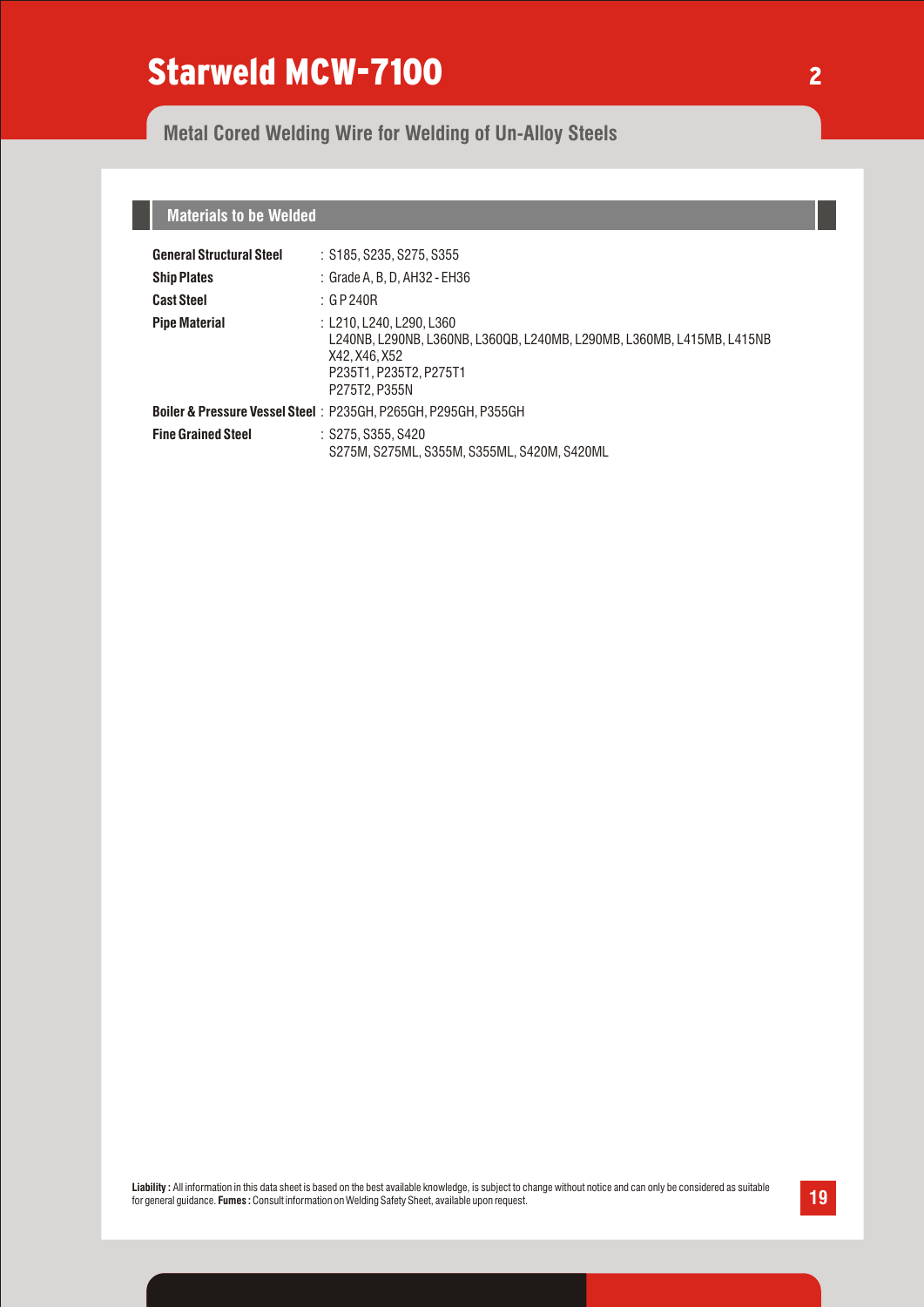# Starweld KARBON

# **Carbon Arc Electrode for Cutting and Gouging**

### **General Description**

Arc carbon cutting process is based on the integral function of electric arc and pressurized air üsing in cutting process. The metal that is molten by electric arc, is removed by the air jet. The tip of the arc cutting torch, is suitables for every cutting / gouging positions and supported by special nozzle that directs to air-jet. This process uses carbon, pressurized air and electric current to cut or gouge the metals and has many advantages over the conventionel cutting processes like oxy-fuel or saw blade cutting.

#### **Advantages:**

- High speed gouging and metal removals,
- Easy usage,
- Cleaner and more comfortables working environment than other ones,
- Enables to work with different materials like mild and stainless steels, cast irons, copper and light alloys,
- No risk of explosion.

#### **How to Use the Carbon Arc Cutting Electrodes?**

- Connect the electrode with the  $DC(+)$  current to the work piece,
- Connect the air-jet apparatus to the electrode holder,
- Keep the distance between electrode and work pieces about 150 mm. Consider the type of current (DC or AC), diameter of the electrode, amount of current and other parameters like material type,
- Turn the air-jet valve on,
- Establish the arc between electrode and work piece. Arc distance must be kept around 1 to 5 mm (very short),
- To remove the metal, that is cut or gouge, bend the electrode about  $30^{\circ}$  (maximum current limit must not be exceeded).

#### **Approvals**

#### SEPRO

 $+$ 

### **Application Areas**

#### **Foundries:**

To remove and gouge of the risers and runners of the mild / alloyed steel and iron castings.

#### **Steel Industries :**

Removing of the slag inclusions on the alloyed non-alloyed steel billet and slabs, blums, surface cleaning of the faulty weld beads.

#### **Manufacturing of the Pressure-Vessel, Ship and Steel Constructions:**

The surface cleaning of the rear side of the double sided welding applications before the process removing of the miswelded parts, weld beads from the process region and cutting the alloyed steel work pieces.

#### **Repair and Maintenance Factories:**

Pipe, metal sheets cutting and maintenance of the cast pieces.

#### **Carbon Cutting Parameters / Packaging and Available Sizes**

| <b>Diameter</b><br>mm 1 | Length<br>mm <sub>l</sub> | Current<br>Amp 1 | Voltage<br>i V 1 | Electrode Weight<br>[ gr/100 pcs ] | Packaging<br>[pcs/box ] |  |
|-------------------------|---------------------------|------------------|------------------|------------------------------------|-------------------------|--|
| 6.4                     | 305                       | $150 - 350$      | 41 - 43          | 2000                               | 50                      |  |
| 8.0                     | 305                       | $200 - 450$      | 44 - 48          | 2600                               | 50                      |  |
| 10.0                    | 305                       | $300 - 550$      | $46 - 50$        | 4600                               | 50                      |  |

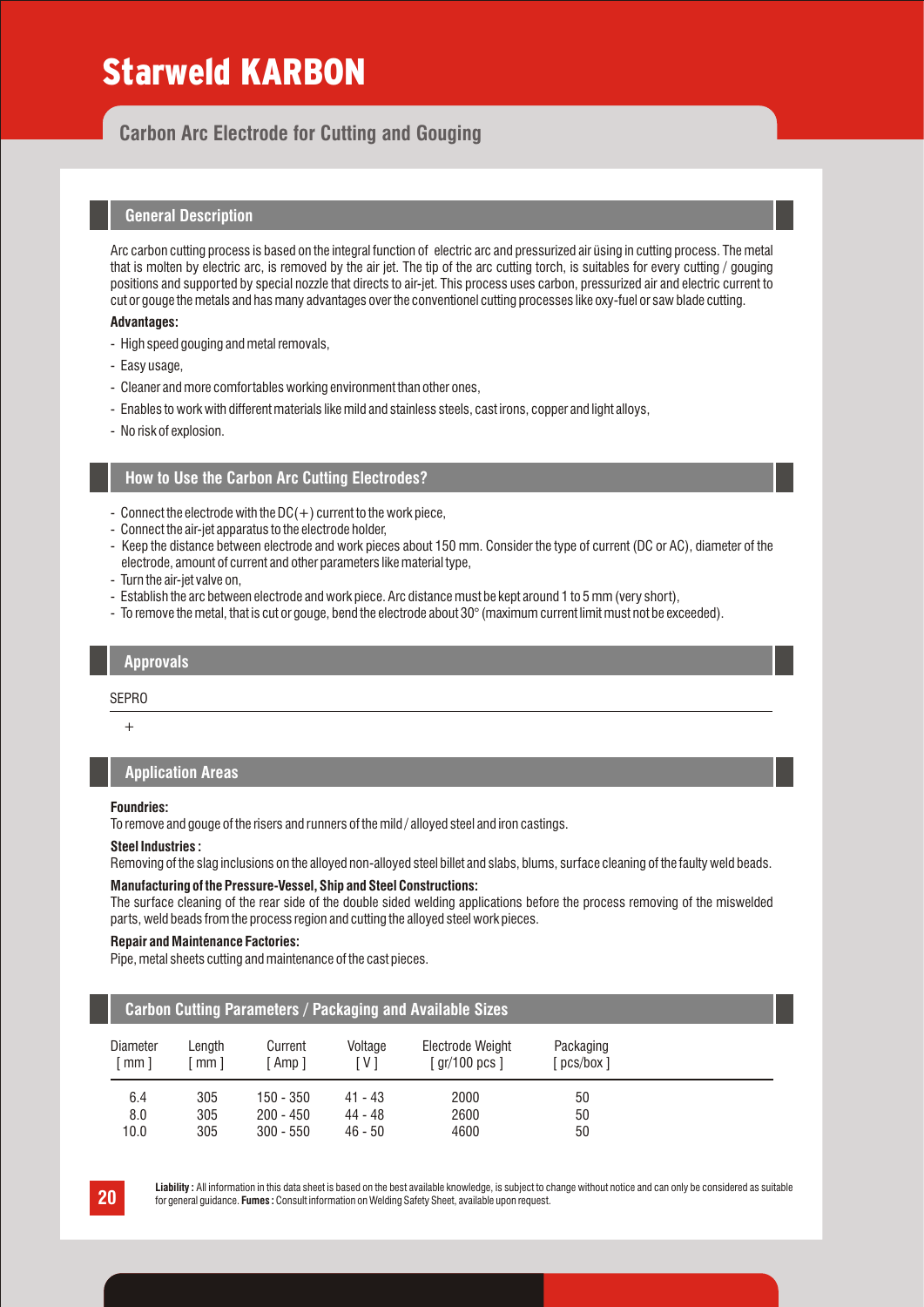# Starweld Tungsten TIG Electrodes



#### **Pure Tungsten (Color Code: GREEN) : AWS A5.12 : EWP**

Pure tungsten electrodes have an AWS (American Welding Society) classification of EWP and typically are less expensive than their "alloyed" counterparts. They contain 99.50% tungsten and have the highest consumption rate of all electrodes, and provide a clean, balled tip when heated. This shape offers especially good arc stability for AC welding with a balanced waveform. Pure tungsten electrodes also provide good arc stability for AC sine wave welding on aluminum and magnesium. They are not, however, used for DC welding.

#### **2 % Thoriated (Color Code: RED) : AWS A5.12 : EWTh-2**

Preferred for their longevity and ease of use, 2% thoriated tungsten electrodes are the most commonly used electrodes today. They contain a minimum of 97.30% tungsten and 1.70% to 2.20% thorium, and they have an AWS classification of EWTh-2.

These electrodes offer good arc starts and provide a higher current-carrying capacity than many other types. 2% thoriated tungsten also operates far below its melting temperature, which results in a considerably lower rate of consumption, minimizes arc wandering and lessens instances of weld contamination. These electrodes can be used for AC welding, and they are exceptional for DC electrode negative (straight polarity) on carbon and stainless steel, nickel and titanium applications.

During manufacturing, thorium is evenly dispersed throughout the electrode. This evenness allows the electrode to maintain a sharpened edge the ideal electrode shape for welding thin steel. Sharpening the electrode's point, however, should be done with great care. Thoriated tungsten contains low levels of radioactivity. Therefore, operators must always follow manufacture's warnings, instructions, and the MSDS (Material Safety Data Sheet) for its use.

| <b>Diameter</b><br>$\lceil$ mm $\rceil$ |     | Length<br>[mm] | <b>Packaging</b><br>$[$ pcs/box $]$ |
|-----------------------------------------|-----|----------------|-------------------------------------|
|                                         | 1.6 | 175            | 10                                  |
|                                         | 2.0 | 175            | 10                                  |
|                                         | 2.4 | 175            | 10                                  |
|                                         | 3.2 | 175            | 10                                  |
|                                         |     |                |                                     |